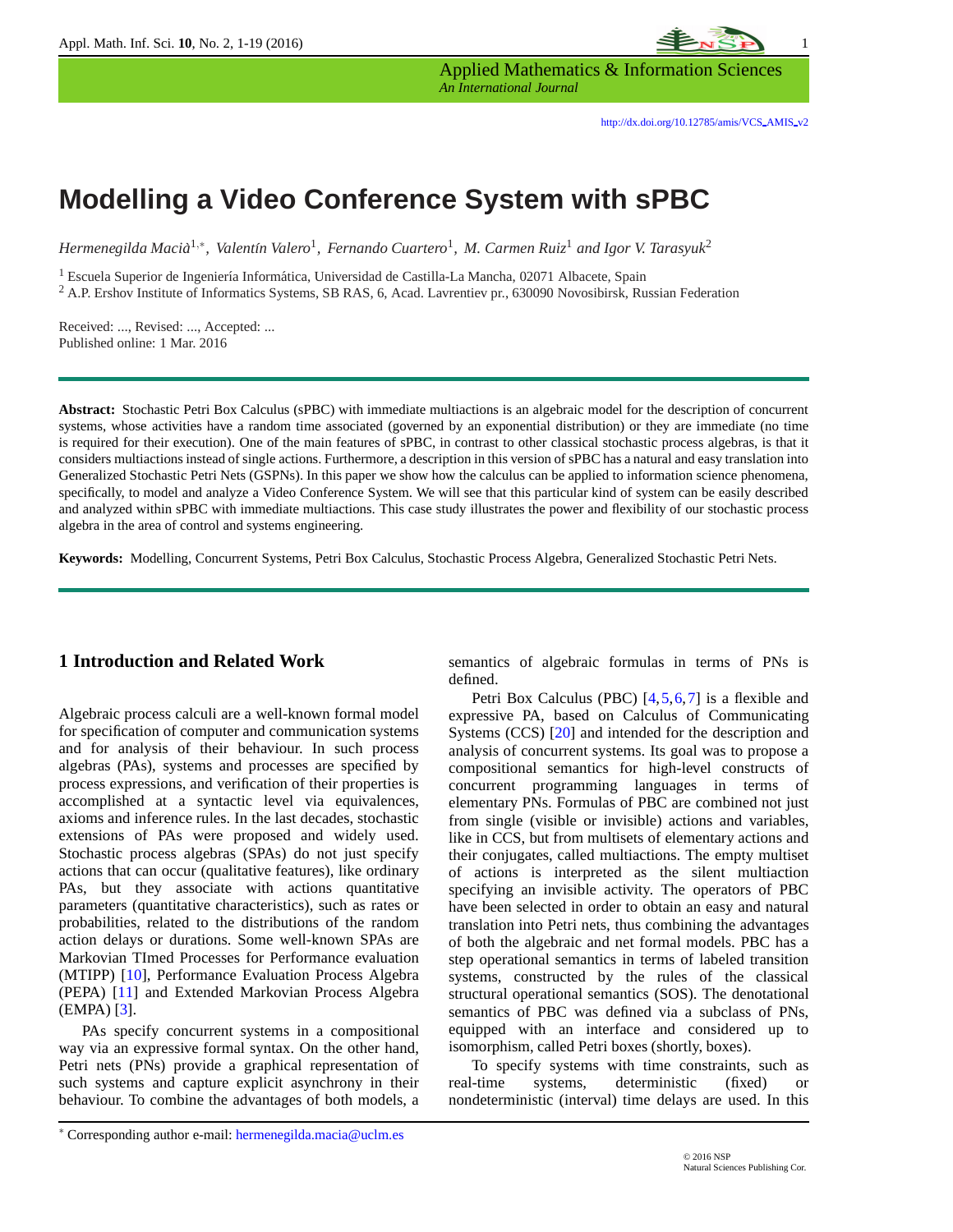way, PBC was enriched by adding time constraints that permit to represent time-dependent and time-critical systems within the calculus.

A time extension of PBC with a nondeterministic time model, called time Petri box calculus (tPBC), was proposed in [\[13\]](#page-17-3). In tPBC, timing information was added by associating time intervals (the earliest and the latest firing time) with instantaneous *actions* (i.e. not with multiactions). Its denotational semantics was defined in terms of a subclass of labeled time PNs (tPNs) [\[19\]](#page-17-4), called time Petri boxes (ct-boxes). tPBC has a step time operational semantics in terms of labeled transition systems.

Another time enrichment of PBC, called Timed Petri box calculus (TPBC), was defined in [\[18\]](#page-17-5), and it accommodates a deterministic model of time. In contrast to tPBC, multiactions of TPBC are not instantaneous, but have time durations. Additionally, in TPBC there exist no "illegal" multiaction occurrences, unlike tPBC. The complexity of "illegal" occurrences mechanism was one of the main intentions to construct TPBC, though this calculus appeared to be more complex than tPBC. The denotational semantics of TPBC was defined in terms of a subclass of labeled Timed Petri nets (TPNs) [\[22\]](#page-17-6), called Timed Petri boxes (T-boxes). TPBC has a step timed operational semantics in terms of labeled transition systems.

The state space of the systems with deterministic or nondeterministic delays often differs drastically from that of the timeless systems, hence, the analysis results for untimed systems may be non-applicable to the time ones. Therefore, stochastic delays are considered, which are the random variables with (discrete or continuous) probability distributions. In particular, PBC was extended by including stochastic time, with the goal to describe a wider class of systems, such as fault-tolerance ones.

A stochastic extension of PBC, called stochastic Petri box calculus (sPBC), was proposed in [\[14,](#page-17-7)[15,](#page-17-8)[16\]](#page-17-9). In sPBC, delays of stochastic multiactions follow (negative) exponential distribution. Each multiaction is equipped with a rate that is a parameter of the corresponding exponential distribution. The instantaneous execution of a stochastic multiaction is possible only after the stochastic time delay assigned. The calculus has an interleaving operational semantics in terms of transition systems, labeled with multiactions and their rates. Its denotational semantics was defined in terms of a subclass of labeled continuous time stochastic PNs (CTSPNs) [\[1\]](#page-16-5), called stochastic Petri boxes (s-boxes). In sPBC, performance is evaluated by analyzing the underlying stochastic process, which is a continuous time Markov chain (CTMC).

In [\[17\]](#page-17-10), sPBC was enriched with immediate multiactions, which have a deterministic zero time delay. Immediate multiactions improve the specification capabilities: for instance, they can model instantaneous probabilistic choices and activities whose duration is insignificant compared to those of others. This allows us to get a simpler and clearer representation of the systems.

sPBC with immediate multiactions has an interleaving operational semantics via transition systems, labeled with stochastic or immediate multiactions, together with their rates or probabilities, respectively. The denotational semantics of sPBC with immediate multiactions was defined via a subclass of labeled generalized stochastic PNs (GSPNs) [\[2\]](#page-16-6), called generalized stochastic Petri boxes (gs-boxes). The performance analysis in sPBC with immediate multiactions is accomplished via the underlying semi-Markov chains (SMCs).

In [\[24\]](#page-17-11), a discrete time stochastic extension dtsPBC of PBC was presented. In dtsPBC, the residence time in the process states is geometrically distributed. A step operational semantics of dtsPBC was constructed via labeled probabilistic transition systems. Its denotational semantics was defined in terms of a subclass of labeled discrete time stochastic PNs (DTSPNs) [\[21\]](#page-17-12), called discrete time stochastic Petri boxes (dts-boxes). The underlying stochastic process, which is a discrete time Markov chain (DTMC), was constructed and investigated to analyze performance in dtsPBC.

In [\[25\]](#page-17-13), discrete time stochastic and immediate PBC (dtsiPBC) was introduced, as an extension of dtsPBC by adding immediate multiactions. Thus, dtsiPBC possess concurrent discrete time semantics with geometrically distributed (like in dtsPBC) or zero sojourn time in the states of algebraic processes. dtsiPBC has a step operational semantics, based on labeled probabilistic transition systems. The denotational semantics of the calculus is defined via a subclass of labeled discrete time stochastic and immediate PNs (DTSIPNs), called dtsi-boxes. To evaluate performance in dtsiPBC, the underlying stochastic process is studied, which is an SMC. In addition, the alternative solution methods were developed, based on the underlying discrete time Markov chain (DTMC) and its reduction (RDTMC) by eliminating vanishing states (those with zero residence time).

In this paper, we focus on sPBC with immediate multiactions [\[17\]](#page-17-10) (we shall simply call it sPBC from now on) that is a (semi-)Markovian extension of PBC. If we compare sPBC with the classical SPAs MTIPP, PEPA and EMPA, the first main difference between them comes from PBC, since sPBC is based on this calculus: all algebraic operations and a notion of multiaction are inherited from PBC. The second main difference is immediate multiactions, since there are no instantaneous activities in MTIPP and PEPA, although immediate actions in EMPA partly resemble immediate multiactions. Thus, unlike the classical SPAs, in sPBC, we have multiactions, whose constituent elementary actions model low-level concurrent activities in a natural way. More elaborated stochastic multiactions are suitable for modelling durational computations and delayed work while immediate multiactions are useful to specify logical conditions, probabilistic branching and urgent events. Each stochastic multiaction is specified by the pair  $\langle \alpha, r \rangle$ , where  $\alpha$  denotes a (classical) multiaction of PBC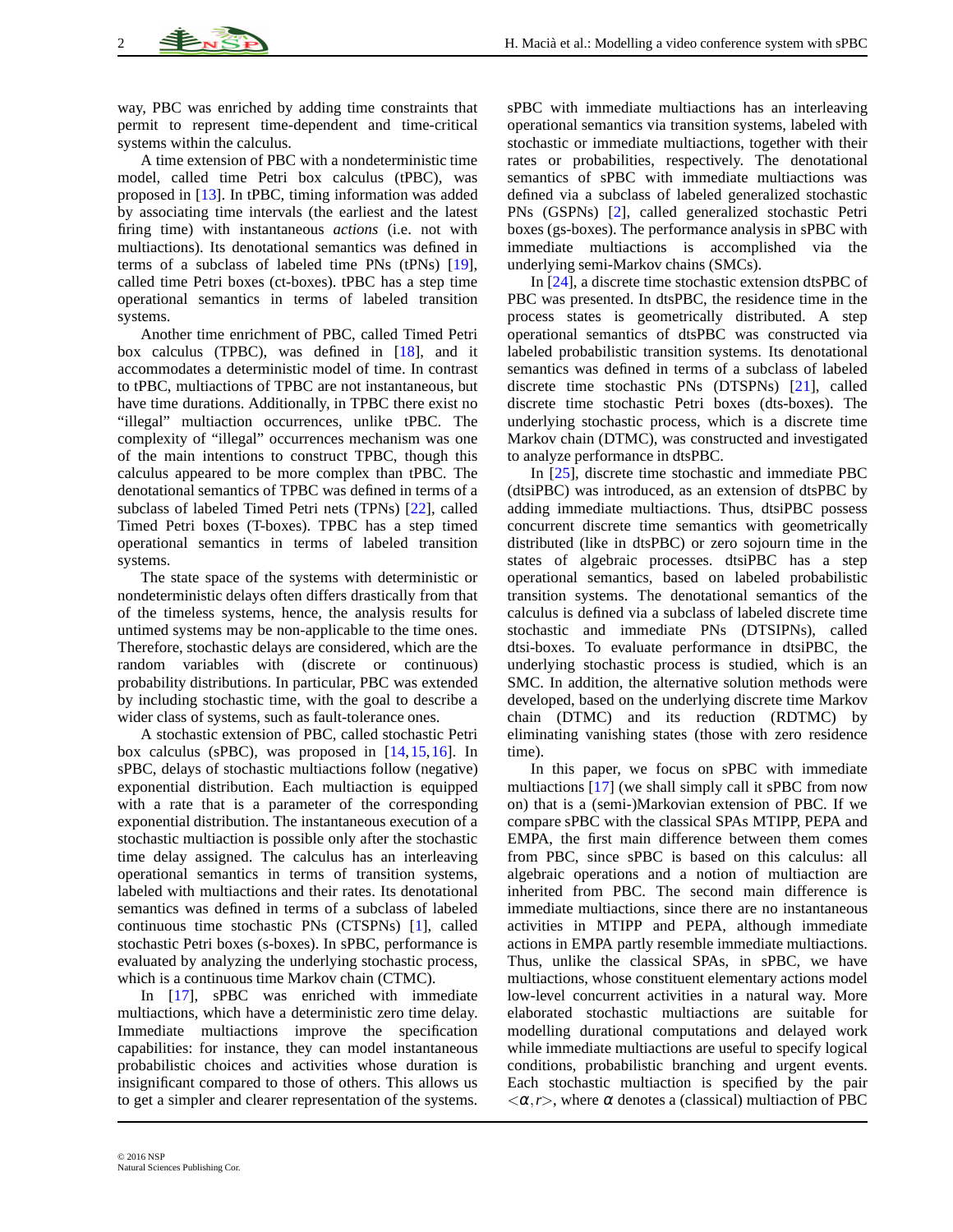

and  $r \in \mathbb{R}^+$  is the parameter of the associated exponential distribution. Each immediate multiaction is specified by the pair  $\langle \alpha, \infty_{l,p} \rangle$ , where  $\alpha$  is again a (classical) multiaction of PBC and  $l \in \mathbb{N}$  is the priority of this immediate multiaction while  $p \in \mathbb{R}^+$  is its weight, interpreted in the same way as in GSPNs.

In addition, sPBC has the sequence operator, in contrast to the prefix operator in the classical SPAs. Relabeling in sPBC is analogous to that in EMPA, but it is additionally extended to conjugated actions. Restriction in sPBC differs from hiding in PEPA and functional abstraction in EMPA, where hidden actions are labeled with a symbol of "silent" action  $\tau$ . For a given expression of sPBC, the restriction by an action means that any process behaviour containing the action or its conjugate is not allowed. sPBC has no recursion operation or recursive definitions, but it includes the iteration operator, which allows us to specify in a clear and easy way infinite repetitive and looping behaviours.

Furthermore, unlike the other classical SPAs, the synchronization operator in sPBC is separated from the parallel one, thereby system design is considerably simplified. The synchronization over an elementary action in sPBC collects all the pairs consisting of this elementary action and its conjugate, which are contained in the multiactions from the synchronized activities. This operation produces some new activities whose first element is the union of the multiactions, excepting all the pairs of conjugate actions that have been synchronized. The second element of the activity resulting from a synchronization between stochastic multiactions is the *conflict rate*, taking the slowest one, and it is inspired by the *apparent rate* of PEPA. On the other hand, we only allow two immediate multiactions to synchronize if they have the same level of priority, and in this case, the second element of the resulting activity is the joint weight, obtained as the product of the weights of the immediate multiactions involved in the synchronization.

An important advantage of sPBC is its simple and natural Petri net semantics, as it occurs in plain PBC, but obviously extended with continuous stochastic and deterministically zero timing. The denotational semantics of sPBC is defined by taking as semantic domain a special class of GSPNs, called gs-boxes. Each immediate multiaction will correspond to an immediate transition in a gs-box, and each stochastic multiaction will correspond to a stochastic transition in a gs-box. As in GSPNs, in case of conflict, immediate multiactions are executed before stochastic multiactions. Furthermore, when two or more immediate multiactions are simultaneously activated, the one with the highest priority will be executed. If some of such immediate multiactions have the same (highest) priority level, then we apply the *branching policy*, according to their weights. If we have only stochastic multiactions (transitions) activated, then we will adopt the *race policy*. Thus, whenever two or more stochastic multiactions (transitions) are executable

(while any immediate ones are not), the fastest stochastic multiaction will be executed.

We have preferred sPBC over dtsPBC and dtsiPBC, since for our design and analysis purposes, a formalism with a continuous stochastic time and a GSPNs-based denotational semantics, which is also supported by a computer tool, appeared to be more appropriate. Thus, the main distinctive features of sPBC that we consider useful for the intended system modelling are: immediate and stochastic multiactions, suitable and practical algebraic operators, continuous stochastic time and Petri net semantics.

The main goal of this paper is therefore to show how sPBC can be used as a tool to model and analyze some information science phenomena, where time, concurrency and synchronization play a crucial role. We have chosen the Video Conference System (VCS) case study, based on the model from [\[9\]](#page-16-7), because it allows us to illustrate the power, flexibility and ease to use of this algebra thanks to its specific features. The users communicate to each other in VCS via terminals that establish connections using switches, each initiating a separate conference. First, we consider the case of 2 terminals (users) and 1 switch (conference) and we calculate the corresponding performance measures. We then extend VCS to *n* terminals and 1 or 3 switches. Finally, we model 3 terminals and 1 special new switch, with 1 caller user and 2 callee ports. In this case study, we have immediate and stochastic multiactions that are combined with the operators of sPBC: sequence, choice, parallel, synchronization, restriction, scoping and iteration.

The paper is structured as follows. Section 2 describes the syntax of sPBC and its semantics, by using both the operational and denotational approaches. The Video Conference System application example is presented in Section 3. The concluding Section 4 contains a summary of the results obtained and some hints for our future work.

## **2 Stochastic Petri Box Calculus**

sPBC (stochastic Petri Box Calculus) is defined as a stochastic extension of PBC, taking both stochastic and immediate multiactions, but keeping the compositional nature of PBC. In the following subsections we present the syntax of the language, its operational semantics, and the denotational semantics defined by using the so-calles gs-boxes.

## *2.1 Syntax and overview of the language*

From now onwards we will use the following notation:

 $\mathcal{A}$  will be a countable set of action names, as in CCS (Calculus of Communicating Systems) [\[20\]](#page-17-2), for each *a* ∈  $\mathscr A$ , there exists  $\hat a$  ∈  $\mathscr A$ , such that  $a \neq \hat a$  and  $\hat a = a$ . Letters  $a, b, \hat{a}, \dots$  will be used to denote the elements of  $\mathscr A$  .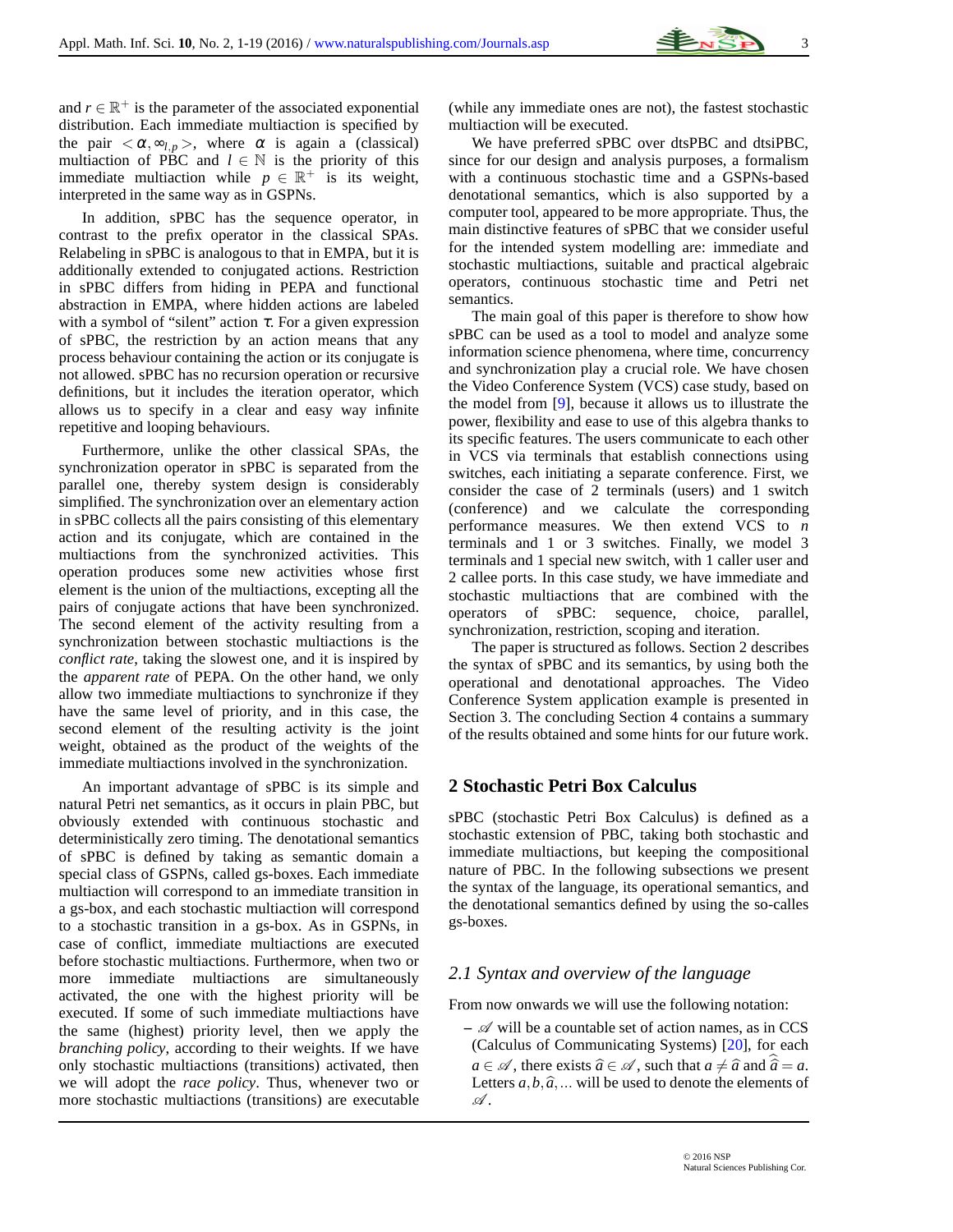- $-\mathscr{L} = \mathscr{B}(\mathscr{A})$  will represent the set of all finite multisets of elements in  $\mathcal{A}$ , called *multiactions*.
- **–** The alphabet of  $\alpha \in \mathcal{L}$  is defined by:  $A(\alpha) = \{a \in \mathcal{L} \mid a \in \mathcal{L}\}$  $\mathscr{A}$   $\alpha(a) > 0$ .
- **–** We will consider relabelling functions  $f : \mathcal{A} \to \mathcal{A}$ , which are the functions that preserve conjugates:  $\forall a \in \mathcal{A}, f(\hat{a}) = f(a)$  (we will only consider bijective relabelling functions).
- $-\mathscr{L} \mathscr{L} = \{ \langle \alpha, r \rangle \mid \alpha \in \mathscr{L}, r \in \mathbb{R}^+ \}$  represents the set of all stochastic multiactions. We allow the same multiaction  $\alpha \in \mathcal{L}$  to have different stochastic rates in the same specification.
- $\mathscr{L} = \{ \langle \alpha, \infty_{l,p} \rangle \mid \alpha \in \mathscr{L}, l \in \mathbb{N}, p \in \mathbb{R}^+ \}$ represents the set of all immediate multiactions. We also allow the same multiaction  $\alpha \in \mathcal{L}$  to have some different immediate parameters in the same specification.
- **–** Finally, we define the synchronization of multiactions  $\alpha \oplus_{a} \beta =_{def} \gamma$ , as follows:

$$
\gamma(b) = \begin{cases} \alpha(b) + \beta(b) - 1 & \text{if } b = a \lor b = \widehat{a} \\ \alpha(b) + \beta(b) & \text{otherwise} \end{cases}
$$

which is only applicable when either  $a \in A(\alpha)$  and  $\hat{a} \in \alpha$  $A(\beta)$ , or  $\widehat{a} \in A(\alpha)$  and  $a \in A(\beta)$ .

As in plain PBC, static s-expressions are used to describe the structure of a concurrent system, while dynamic s-expressions describe the current state of a system (they correspond to unmarked and marked Petri nets, respectively). As a system evolves by executing multiactions, the dynamic s-expression describing its current state changes. This is captured by means of both overbars and underbars that decorate the static s-expression. Static s-expressions of sPBC are those defined by the following BNF expression:

$$
E ::= \langle \alpha, \widetilde{r} \rangle \, | \, E; E \, | \, E \, \Box E \, | \, E \, \| E \, | \, E[f] \, | \, E \, s \vee a \, | \, E \, s \vee a \, | \, [a : E] \, | \, [E * E * E]
$$

where  $\widetilde{r} \in \mathbb{R}^+ \cup Inf$ , and  $Inf = {\infty_{l,p} \mid l \in \mathbb{N}, p \in \mathbb{R}^+}.$ <br>Thus if  $\widetilde{r} = n \in \mathbb{R}^+$  then  $\leq \alpha_{l,p} \geq \alpha_{l,p} \leq \alpha_{l,p}$  is a standard in Thus, if  $\widetilde{r} = r \in \mathbb{R}^+$  then  $\langle \alpha, r \rangle \in \mathcal{LL}$  is a *stochastic* multiple constant *multiaction*, which corresponds to the simultaneous execution of all the actions in  $\alpha$ , after a delay that follows a negative exponential distribution with parameter *r*. On the other hand, if  $\widetilde{r} = \infty_{l,p} \in Inf$ , then  $\langle \alpha, \infty_{l,p} \rangle$  is an *immediate multiaction*, where *l* is its level of priority, and *p* is its weight, and it corresponds to the simultaneous execution of all the actions in  $\alpha$ , but no time elapses in this case.

For the remaining operators of sPBC we have the following intuitive meaning:  $E_1$ ;  $E_2$  stands for the sequential execution of  $E_1$  and  $E_2$ ,  $E_1 \square E_2$  is the choice between its argument,  $E[f]$  is the relabelling operator, and *E rs a* denotes the restriction over the single action *a*, which generates a process that cannot execute any stochastic or immediate multiactions  $\langle \alpha, \tilde{r} \rangle$  with either  $a \in A(\alpha)$  or  $\hat{a} \in A(\alpha)$ . The parallel operator,  $\parallel$ , represents the (independent) parallel execution of both components, where as in PBC there is no any synchronization

© 2016 NSP Natural Sciences Publishing Cor. embedded in the operator. Synchronization is introduced by the operator *sy*, thus the process *E sya* behaves in the same way as  $E$ , but it can also execute those new multiactions generated by the synchronization of a pair of actions  $(a, \hat{a})$ .  $[a : E]$  is the derived operator *scoping* defined by  $[a : E] = (E \, sy \, a) \, rs \, a$ . Finally, the iteration operator  $[E_1 * E_2 * E_3]$  represents the process that performs  $E_1$ , then executes several (possibly 0) times  $E_2$ , and finishes after performing  $E_3$ . In this paper we do not consider the recursion operator, because it requires a more sophisticated treatment, as it occurred in plain PBC. However, we do consider the iteration operator, and some infinite behaviours can be described if we adequately combine this operator with the restriction operator.

We will denote static s-expressions by the following letters:  $E, F, E_i, \ldots$ , and the set of static s-expressions by *StatExpr*. In sPBC without immediate multiactions we need to restrict the syntax of sPBC to those terms for which no parallel behaviour appears at the highest level in a choice or in the two last arguments of an iteration [\[14\]](#page-17-7). Terms fulfilling this restriction are called *regular terms*, and the operational semantics is only defined for them. This restriction is introduced in order to guarantee that the moment in which the rule for the synchronization is applied does not affect the value that we obtain for the rate of the stochastic multiaction obtained as result of a synchronization (see Examples that illustrate the need of this restriction in  $[14, 16]$  $[14, 16]$ ). Thus, the following static s-expression:

$$
E = (a, r_1 > ||  ) \square
$$

is not regular, and consequently, it is not allowed in sPBC without immediate multiactions.

Then, we define regularity as follows. Regular static sexpressions are those static s-expressions *E* of sPBC that are constructed as follows:

$$
D ::= \langle \alpha, \widetilde{r} \rangle |D; E |Dsya|Drsa|D[f] | [a : D] |
$$
  
\n
$$
D \Box D | [D * D * D]
$$
  
\n
$$
E ::= \langle \alpha, \widetilde{r} \rangle |E; E | E sya | E rsa | E[f] | [a : E] |
$$
  
\n
$$
E || E | D \Box D | [E * D * D]
$$

where  $\widetilde{r} \in \mathbb{R}^+ \cup Inf$ .

### *2.2 Operational Semantics of sPBC*

The operational semantics of sPBC is defined on dynamic s-expressions *G*, which are obtained from the static s-expressions, by annotating them with either upper or lower bars, which indicate the *active components* of the system at the current instant of time. Thus, we have:

$$
G ::= \overline{E} | \underline{E} | G; E | E; G | G \square E | E \square G |
$$
  
\n
$$
G || G | G[f] | Gsy a | Grs a | [a : G] |
$$
  
\n
$$
[G * E * E] | [E * G * E] | [E * E * G]
$$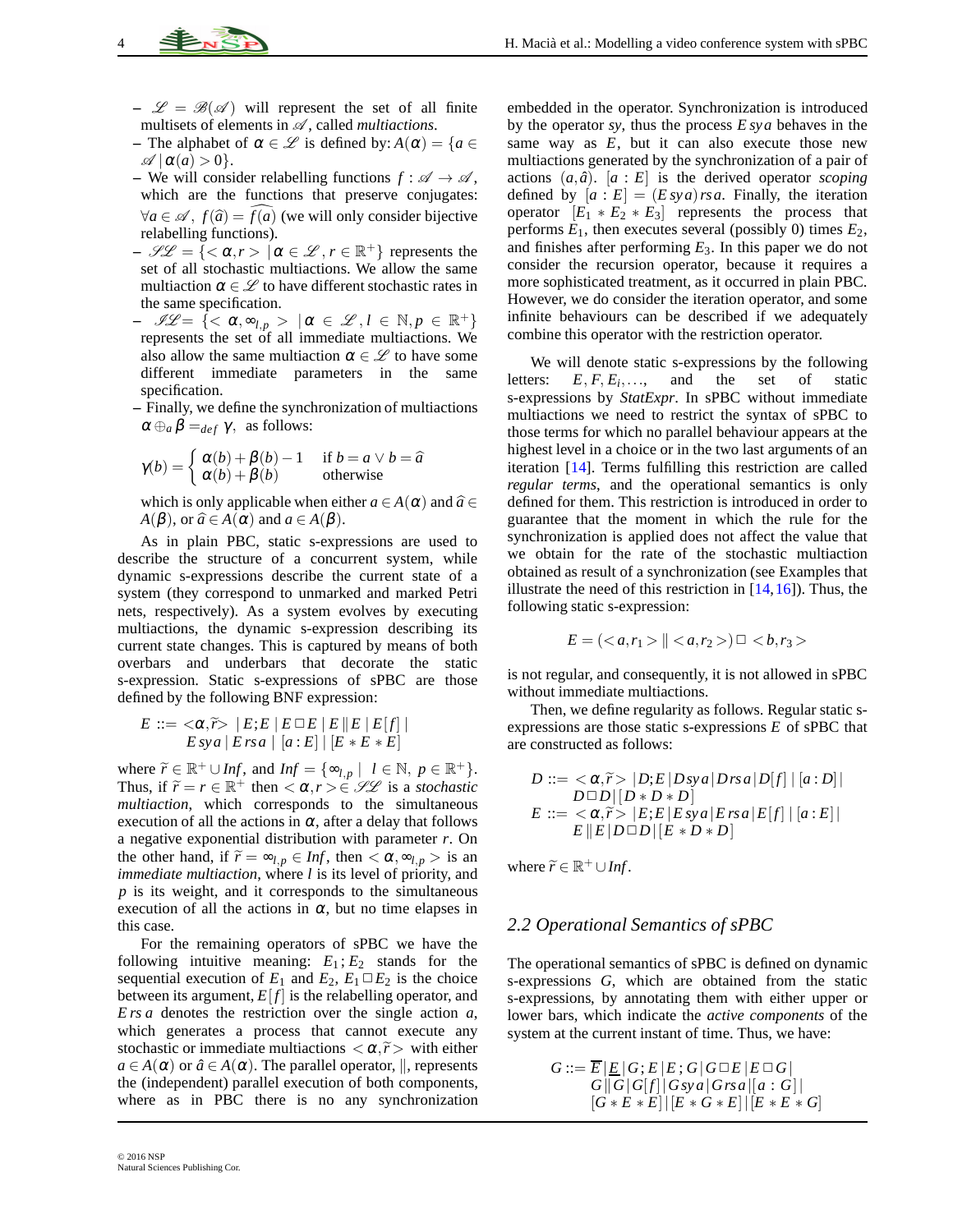where  $\overline{E}$  denotes the initial state of  $E$ , and  $\underline{E}$  its final state. We will say that a dynamic s-expression is regular if the underlying static s-expression is regular. The set of regular dynamic s-expressions will be denoted by *ReDynExpr*.

The operational semantics of sPBC is defined in a very similar way to that of PBC  $[4,5,7]$  $[4,5,7]$  $[4,5,7]$ . We firstly present the inaction rules in Table [1.](#page-4-0) They are introduced to establish the active components of a regular dynamic s-expression and by means of them we capture the equivalence of regular dynamic s-expressions.

<span id="page-4-0"></span>

| $\overline{E: F} \stackrel{\emptyset}{\longrightarrow} \overline{E}: F$<br>$E; \underline{F} \stackrel{\emptyset}{\longrightarrow} E; F$ | $E: F \xrightarrow{0} E: \overline{F}$                                                                                                                                                                                                                                                   |
|------------------------------------------------------------------------------------------------------------------------------------------|------------------------------------------------------------------------------------------------------------------------------------------------------------------------------------------------------------------------------------------------------------------------------------------|
| $\overline{F\Box F}\stackrel{\emptyset}{\longrightarrow} \overline{F}\Box F$                                                             | $\overline{F\Box F} \stackrel{\emptyset}{\longrightarrow} F\Box \overline{F}$                                                                                                                                                                                                            |
| $E \Box F \stackrel{\emptyset}{\longrightarrow} E \Box F$                                                                                | $E \Box F \stackrel{0}{\longrightarrow} E \Box F$                                                                                                                                                                                                                                        |
| $\frac{\forall op \in \{;,\square\}, G \stackrel{\Psi}{\longrightarrow} G'}{Gop E \stackrel{\emptyset}{\longrightarrow} G'op E}$         | $\frac{\forall op \in \{;,\square\}, G \stackrel{\emptyset}{\longrightarrow} G'}{E op G \stackrel{\emptyset}{\longrightarrow} E op G'}$                                                                                                                                                  |
| $E  F \stackrel{\emptyset}{\longrightarrow} \overline{E}  \overline{F}$                                                                  | $\frac{\underline{E} \ \underline{F} \stackrel{\emptyset}{\longrightarrow} \underline{E} \ F}{G_2 \stackrel{\emptyset}{\longrightarrow} G_2'}\ \frac{G_2 \stackrel{\emptyset}{\longrightarrow} G_2'}{G_1 \ \underline{G}_2 \stackrel{\emptyset}{\longrightarrow} G_1\ \underline{G}_2'}$ |
| $\frac{G_1 \stackrel{\emptyset}{\longrightarrow} G_1'}{G_1 \parallel G_2 \stackrel{\emptyset}{\longrightarrow} G_1' \parallel G_2}$      |                                                                                                                                                                                                                                                                                          |
| $\overline{E[f]} \stackrel{\emptyset}{\longrightarrow} \overline{E}[f]$                                                                  | $\underline{E}[f] \stackrel{\emptyset}{\longrightarrow} E[f]$                                                                                                                                                                                                                            |
| $\frac{G \stackrel{\emptyset}{\longrightarrow} G'}{G[f] \stackrel{\emptyset}{\longrightarrow} G'[f]}$                                    |                                                                                                                                                                                                                                                                                          |
| $\overline{E s v a} \stackrel{\emptyset}{\longrightarrow} \overline{E} s v a$                                                            | $\overline{Ersa} \stackrel{\emptyset}{\longrightarrow} \overline{E}rsa$                                                                                                                                                                                                                  |
| $\frac{\forall op \in \{sy, rs\}, G \stackrel{\theta}{\longrightarrow} G'}{Gopa \stackrel{\theta}{\longrightarrow} G'opa}$               | $E$ rsa $\stackrel{\emptyset}{\longrightarrow} E$ rsa                                                                                                                                                                                                                                    |
| $E * F * E'$ $\longrightarrow$ $E * F * E'$                                                                                              | $[E * F * E'] \longrightarrow [E * F * E']$                                                                                                                                                                                                                                              |
| $[E * F * E'] \stackrel{\emptyset}{\longrightarrow} [E * \overline{F} * E']$                                                             | $\label{eq:2.1} [E*E*E'] \stackrel{\emptyset}{\longrightarrow} [E*F*\overline{E'}]$                                                                                                                                                                                                      |
| $[E * F * \underline{E'}] \stackrel{\emptyset}{\longrightarrow} [E * F * E']$                                                            | $\frac{G \stackrel{\emptyset}{\longrightarrow} G'}{\lceil G * E * F \rceil \stackrel{\emptyset}{\longrightarrow} \lceil G' * E * F \rceil}$                                                                                                                                              |
| $\frac{G \stackrel{\emptyset}{\longrightarrow} G'}{[E*G*F] \stackrel{\emptyset}{\longrightarrow} [E*G'*F]}$                              | $\frac{G \stackrel{\emptyset}{\longrightarrow} G'}{[E * F * G] \stackrel{\emptyset}{\longrightarrow} [E * F * G']}$                                                                                                                                                                      |
|                                                                                                                                          |                                                                                                                                                                                                                                                                                          |

**Table 1:** Inaction rules

**Definition 1.** We say that a regular dynamic s-expression *G* is *operative* if it is not possible to apply any inaction rule to it. For instance,  $\overline{\langle \alpha, r \rangle} \square \langle \beta, s \rangle$  is operative, but not  $\overline{\langle \alpha, r \rangle} \square \langle \beta, s \rangle$ . We will denote the set of all the operative regular dynamic s-expressions by *OpReDynExpr*.

We say that an operative s-expression *G* is *immediate* if it has over-barred some immediate multiactions. For instance,  $\overline{\langle \alpha, \infty_{l,p} \rangle} \square \langle \beta, s \rangle$  is immediate. We will denote the set of all the immediate operative regular dynamic s-expressions by *IOpReDynExpr*. □

**Definition 2.** We define the structural equivalence relation for regular dynamic s-expressions as follows:

$$
\equiv \; =_{def} (\stackrel{\emptyset}{\longrightarrow} \cup \stackrel{\emptyset}{\longleftarrow})^*
$$

As usual, we denote the equivalence class of *G* with respect to  $\equiv$  by  $|G|_{\equiv}$ .  $\Box$ 

Before defining the rules of the operational semantics we need to introduce some definitions. First, we need to detect all the possible sets of bags of multiactions that can potentially be executed concurrently by the corresponding operative regular dynamic s-expression *G*, which will be called  $BC(G)$ . Next, we define the *level* of its class, *level*( $[G]$ =), and finally we define *now*( $G$ ), which gives us the specific bags of stochastic or immediate multiactions that can be executed from *G*.

**Definition 3.** We define the sets of bags of multiactions that can potentially be executed concurrently from an operative dynamic regular s-expression as follows:

- $BC: OpReDynExpr \longrightarrow \mathscr{P}(\mathscr{B}(\mathscr{HL}\cup \mathscr{FL}))$
- $-If$  *G* ∈ *OpReDynExpr* is final, i.e. *G* = <u>*E*</u>, we take  $BC(G) = \emptyset$ .
- **–**If *G* ∈ *OpReDynExpr* is not final, we distinguish the following cases:

$$
-BC(\overline{<\alpha,\widetilde{r}>}) = \{\{<\alpha,\widetilde{r}> \}\}\
$$
  
\n
$$
-If \quad \gamma \in BC(G), \quad \text{then:}
$$
  
\n
$$
\gamma \in BC(G;E), \gamma \in BC(E;G), \gamma \in BC(E \Box G),
$$
  
\n
$$
\gamma \in BC(G \Box E), \quad \gamma \in BC(Grsa) \quad \text{(when}
$$
  
\n
$$
a, \widehat{a} \notin A(\gamma)), \quad \gamma \in BC(Gsga),
$$
  
\n
$$
f(\gamma) \in BC(G[f]), \gamma \in BC([G * E * F]), \gamma \in BC([E * G * F]), \gamma \in BC([E * F * G]).
$$
  
\n
$$
-If \gamma_1 \in BC(G), \text{ then } \gamma_1 \in BC(G||H).
$$
  
\n
$$
-If \gamma_2 \in BC(H), \text{ then } \gamma_2 \in BC(G||H).
$$

 $\bullet$ If  $\gamma_1 \in BC(G), \quad \gamma_2 \in BC(H), \quad \text{then}$  $\gamma_1 + \gamma_2 \in BC(G||H).$ 

 $-\gamma \in BC(Gsya)$ , and  $\langle \alpha, \widetilde{r_1} \rangle, \langle \beta, \widetilde{r_2} \rangle \in \gamma$ , (with either  $\langle \alpha, \tilde{r}_1 \rangle \neq \langle \beta, \tilde{r}_2 \rangle$  or they are two different instances of the same stochastic or immediate multiaction in  $\gamma$ ), with  $a \in A(\alpha)$ , and  $\hat{a} \in A(\beta)$ , then:  $\gamma' \in BC(Gsya)$ , where:  $\gamma' = (\gamma +$  ${<\alpha \oplus_{a} \beta, \overline{R>} \}$   $\setminus {<\alpha, \widetilde{r_1} >, <\beta, \widetilde{r_2}}$ 

and  $\widetilde{R} \in \mathbb{R}^+ \cup Inf$  is the parameter of the new multiaction, to be later defined (see rules **Sy2** and **Sy2<sup>i</sup>** in Tabl[e3\)](#page-8-0).

 $\Box$ 

Now, level of  $[G]$  is defined as the maximum level of priority of the immediate multiactions that can potentially be executed from an operative in  $[G]_$ , and  $-1$  when there is no executable immediate multiaction from an operative in  $[G]_{\equiv}$ . Formally:

**Definition 4.** Let  $G \in OpReDynExpr$ , then we define *level*( $[G]$ ≡) as follows: *level*( $[G]$ ≡) =

{max {*l* | { <  $\alpha$ ,  $\infty_{l,p}$  > }  $\in BC(G_i)$ ,  $G_i \in [G]_{\equiv}$  }. By convention,  $level([G]_{\equiv}) = -1$  if the previous set is  $\Box$ 

Stochastic multiactions are only executable from an operative regular expression *G* when  $level([G]_{\equiv}) = -1$ . Furthermore, an immediate multiaction  $\langle \alpha, \infty \rangle$  is only executable from *G* if  $level([G]_{\equiv}) = l$ . This is captured by the following function *now*.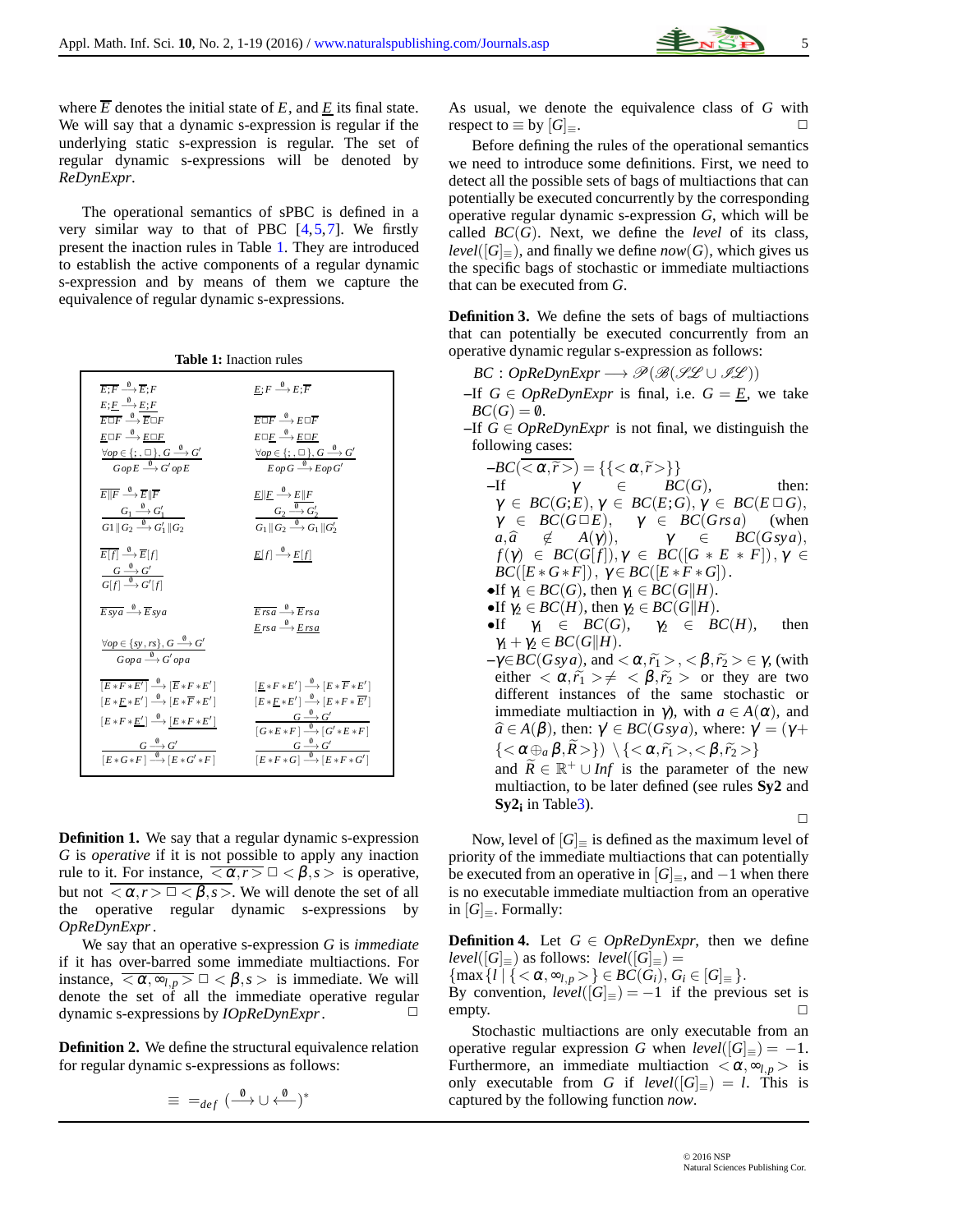**Definition 5.** We define the set of stochastic or immediate multiactions than can be executed from an operative dynamic<br>s-expressions as follows: dynamic s-expressions as  $now: OpReDynExpr \longrightarrow \mathscr{P}(\mathscr{B}(\mathscr{SL})) \cup \mathscr{P}(\mathscr{B}(\mathscr{IL}))$ where

$$
now(G) = \{ \gamma \in BC(G) \mid level([G]_{\equiv}) = -1 \quad \vee
$$
  
\n
$$
(level([G]_{\equiv}) = l \in \mathbb{N} \land \forall < \alpha, \sim_{l',p} > \in \gamma, l = l' ) \}
$$

The following example illustrates the above definitions.

*Example 1.* Let us consider  $G =$ 

$$
\overline{\langle a\rangle, \infty_{2,2}>}\|\overline{\langle \{a,\widehat{a}\},\infty_{2,3}>}\|\overline{\langle \{b\},\infty_{1,2}>}\|\overline{\langle c\},0.5>\rangle\|}
$$

Then:

$$
BC(G) = \{ \{ \}, \{ \}, \{ \}, \{ \}, \{ \}, \{ \}, \{ \}, \{ \}, \{ \}, \{ \}, \{ \}, \{ \}, \{ \}, \{ \}, \{ \}, \{ \}, \{ \}, \{ \}, \{ \}, \{ \}, \{ \}, \{ \}, \{ \}, \{ \}, \{ \}, \{ \}, \{ \}, \{ \}, \{ \}, \{ \}, \{ \}, \{ \}, \{ \}, \{ \}, \{ \}, \{ \}, \{ \}, \{ \}, \{ \}, \{ \}, \{ \}, \{ \}, \{ \}, \{
$$

 $level([G]_{\equiv}) = 2$ , and  $now(G) = \{ \{ \langle \{a\}, \infty_{2,2} \rangle \}, \{ \langle \{\hat{a}, \hat{a}\}, \infty_{2,3} \rangle \}, \}$ { < {*a*}, ∞<sub>2,2</sub> > , < { $\hat{a}$ ,  $\hat{a}$ }, ∞<sub>2,3</sub> > } }.

We have two types of transitions:

- **–** *Stochastic transitions*, which have the following form:  $G \stackrel{<\alpha,r>}{\longrightarrow} G'$ , where *G* is regular and operative,  $r \in \mathbb{R}^+$ , and  $\{<\alpha,r>\}\in now(G)$ .
- **–** *Immediate transitions*, which have the following form:  $G \stackrel{< \alpha, \infty_{l,p}>} \longrightarrow G'$ , where *G* is regular, operative and immediate, and  ${ < \alpha, \infty_{l,p} > } \in now(G)$ .

The rules defining the stochastic and immediate transitions are presented in Table [2,](#page-6-0) together with those corresponding to the synchronization operator, which will be described in detail later. We assume that all dynamic s-expressions that appear on the left-hand sides of each transition in the rules are regular and operative.

Let us now see the semantics of the synchronization. We have to distinguish two cases:

**–** *Synchronization between two immediate multiactions*: They must have the same priority, the new multiaction has this priority, and its weight is the product of the weights of the arguments. The purpose of this definition is to benefit the synchronization with respect to the single execution of the arguments. Notice that, in fact, this only occurs when the weights of the arguments are greater than 1, which is the usual case.

**–** *Synchronization between two stochastic multiactions*: In this case, in order to define the rates for the stochastic multiactions generated by a synchronization, we need to identify the situations of conflict (or competition, but we prefer the term *conflict* since we only need to consider those stochastic multiactions with exactly the same multiaction). Concretely, for each operative regular dynamic s-expression *G* we define the multiset of associated conflicts for every instance of a stochastic multiaction  $\langle \alpha, r \rangle_i$  ( $r \in \mathbb{R}^+$ ) executable from *G*, which we will denote by  $Conflict(G, <\alpha, r>_{i})$ . We only need to consider those stochastic multiactions in conflict executing the same multiaction  $\alpha$ . We will denote this multiset of conflicts by *Conflict*( $G$ ,  $\langle \alpha, r \rangle$ ), although we will omit the subindex *i* if it is clear which instance of  $\langle \alpha, r \rangle$  we are considering.

**Definition 6.** We define the following partial function:

*Conflict* :  $OpReDynExpr \times \mathcal{SL} \longrightarrow \mathcal{B}(\mathcal{SL})$ 

which for each instance *i* of the stochastic multiaction  $<\alpha, r>$  executable from *G*,  $\{\&\alpha, r>\}\in \text{now}(G)$ ), gives us the multiset of stochastic multiactions  $\langle \alpha, r' \rangle$ in *conflict* with it. We define the function in a structural way:

- 1. *Conflict*( $\overline{\langle \alpha, r \rangle}$ ,  $\langle \alpha, r \rangle$ ) = { $\langle \alpha, r \rangle$ }
- 2. If  $\langle \alpha, r \rangle$  is executable from *G*, and  $C = \text{Conflict}(G, \langle \alpha, r \rangle)$ , then:
	- (a)  $Conflict(G; E, < \alpha, r>) =$ *Conflict*( $E$ ;  $G$ ,  $< \alpha$ ,  $r$   $>$ ) =  $C$ ,
	- (b) *Conflict*( $G \mid H, \langle \alpha, r \rangle$ ) = *Conflict*( $H \| G$ ,  $\langle \alpha, r \rangle = C$ ,
	- (c) If  $a, \hat{a} \notin A(\alpha)$ , then *Conflict*( $Grs a, <\alpha, r>$ ) = *C*,
	- (d) For any bijective function *f* ,  $Conflict(G[f], < f(\alpha), r>) = f(C),$
	- (e) For the choice operator we need to distinguish the following two cases:
		- If  $G \not\equiv \overline{E}$  :*Conflict*  $(G \square F, <\alpha, r>)$  =  $Conflict(F \square G, <\alpha, r>) = C$ - If  $G \equiv \overline{E}$ : *Conflict*  $(G \square F, <\alpha, r>)$  =  $Conflict(F \square G, <\alpha, r>) =$  $C + \leq \alpha, r_i > |\exists H_i \in OpReDynExpr,$  $H_i \equiv \overline{F}$  and  $H_i \stackrel{<\alpha,r_j>}{\longrightarrow} H'_i$

(f) For the iteration operator we have:

- $-$ *Conflict*( $[G * E * F], < \alpha, r$ ) = *C*
- **–**For the two last arguments of an iteration, we also need to consider two cases: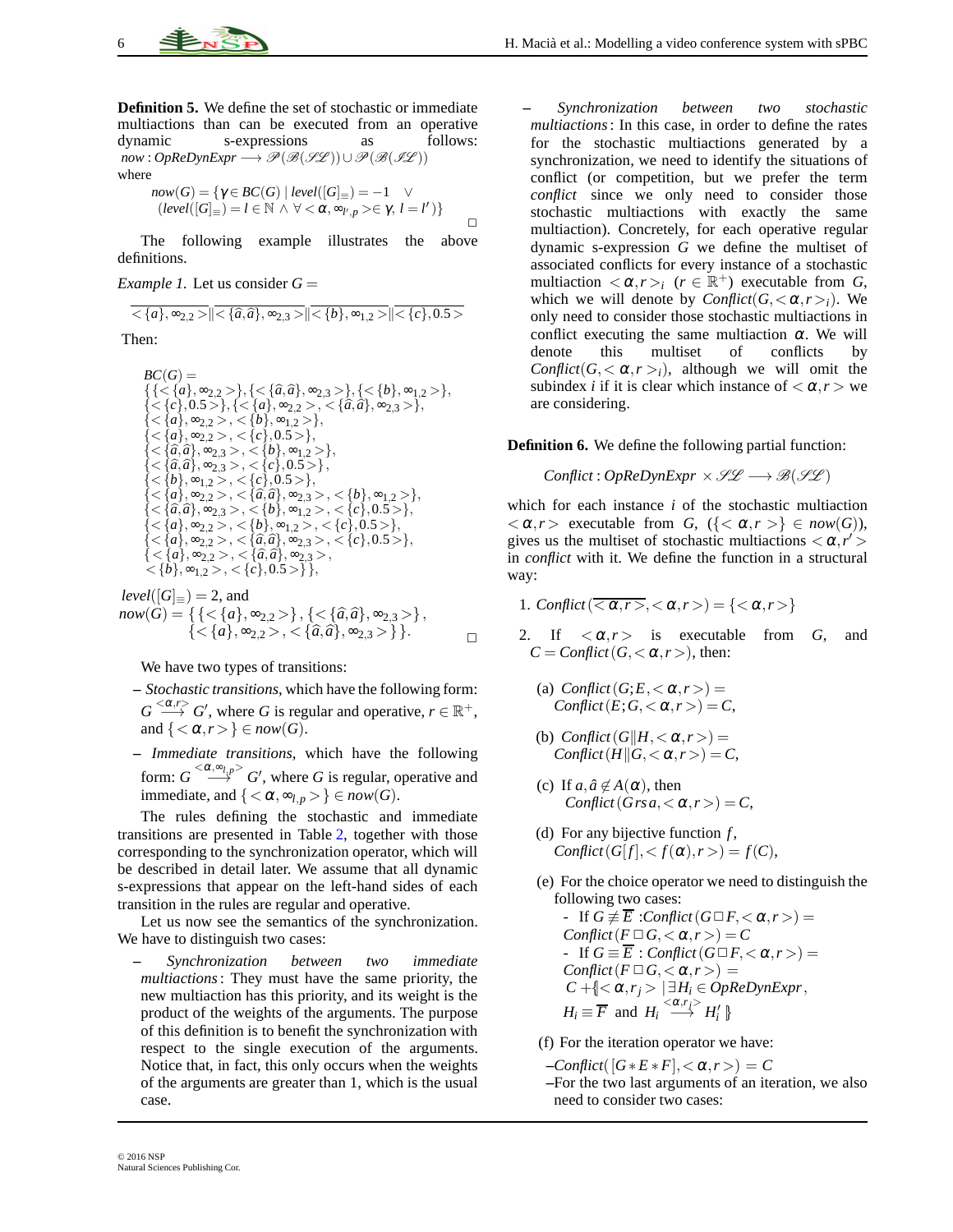

**Table 2:** Rules defining the stochastic and immediate transitions (I).

<span id="page-6-0"></span>(B)  
\n
$$
\frac{\overline{<\alpha,\overline{P}>\leq \alpha,\overline{P}}}{\overline{<\alpha,\overline{P}>\leq \alpha,\overline{P}}}\n\begin{array}{c}\n\overline{<\alpha,\overline{P}} \\
\overline{<\alpha,\overline{P}} \\
\overline{<\alpha,\overline{P}} \\
\overline{<\alpha,\overline{P}} \\
\overline{<\alpha,\overline{P}} \\
\overline{<\alpha,\overline{P}} \\
\overline{<\alpha,\overline{P}} \\
\overline{<\alpha,\overline{P}} \\
\overline{<\alpha,\overline{P}} \\
\overline{<\alpha,\overline{P}} \\
\overline{<\alpha,\overline{P}} \\
\overline{<\alpha,\overline{P}} \\
\overline{<\alpha,\overline{P}} \\
\overline{<\alpha,\overline{P}} \\
\overline{<\alpha,\overline{P}} \\
\overline{<\alpha,\overline{P}} \\
\overline{<\alpha,\overline{P}} \\
\overline{<\alpha,\overline{P}} \\
\overline{<\alpha,\overline{P}} \\
\overline{<\alpha,\overline{P}} \\
\overline{<\alpha,\overline{P}} \\
\overline{<\alpha,\overline{P}} \\
\overline{<\alpha,\overline{P}} \\
\overline{<\alpha,\overline{P}} \\
\overline{<\alpha,\overline{P}} \\
\overline{<\alpha,\overline{P}} \\
\overline{<\alpha,\overline{P}} \\
\overline{<\alpha,\overline{P}} \\
\overline{<\alpha,\overline{P}} \\
\overline{<\alpha,\overline{P}} \\
\overline{<\alpha,\overline{P}} \\
\overline{<\alpha,\overline{P}} \\
\overline{<\alpha,\overline{P}} \\
\overline{<\alpha,\overline{P}} \\
\overline{<\alpha,\overline{P}} \\
\overline{<\alpha,\overline{P}} \\
\overline{<\alpha,\overline{P}} \\
\overline{<\alpha,\overline{P}} \\
\overline{<\alpha,\overline{P}} \\
\overline{<\alpha,\overline{P}} \\
\overline{<\alpha,\overline{P}} \\
\overline{<\alpha,\overline{P}} \\
\overline{<\alpha,\overline{P}} \\
\overline{<\alpha,\overline{P}} \\
\overline{<\alpha,\overline{P}} \\
\overline{<\alpha,\overline{P}} \\
\overline{<\alpha,\overline{P}} \\
\overline{<\alpha,\overline{P}} \\
\overline{<\alpha,\overline{P}} \\
\overline{<\alpha,\
$$

\n- \n If 
$$
G \not\equiv \overline{E'}
$$
:\n  $Conflict([E * G * F], < \alpha, r >) =$ \n  $Conflict([E * F * G], < \alpha, r >) = C$ \n
\n- \n If  $G \equiv \overline{E'}$ :\n  $Conflict([E * G * F], < \alpha, r >) =$ \n  $Conflict([E * F * G], < \alpha, r >) =$ \n $C + \{\langle \alpha, r_j \rangle \mid \exists H_i \in OpRep \setminus n \rangle\}$ \n $H_i \equiv \overline{F} \text{ and } H_i \stackrel{\langle \alpha, r_j \rangle}{\longrightarrow} H_i' \}$ \n
\n- \n (g)  $Conflict(Gsya, < \alpha, r >) = C$ ,\n
\n

 $\hat{a} \in A(\alpha_2)$  and  $G_{sys} \xrightarrow{<\alpha_1 \oplus_a \alpha_2, R_{12}>} G'_{sys}$ obtained by applying rule **Sy2**. Then: *Conflict*( $G$ *sya*,  $\lt \alpha_1 \oplus_a \alpha_2$ ,  $R_{12}$ ) =  $\{ < \alpha_1 \oplus_a \alpha_2, R_{ij} > | < \alpha_1, r_i > \in C_1,$  $<\alpha_2, r_j> \in C_2$ , where  $R_{ij} = \frac{r_i}{cr(Gsva)}$  $cr(Gsya,<\alpha_1,r_1>)$ *rj*  $\frac{r_j}{\text{cr}(Gsva,<\alpha_2,r_2)}$ .  $\min_{i=1,2} \{ cr(Gsya, <\alpha_i, r_i>) \}$ , taking:  $C_i$  = *Conflict*( $G$ *sya*, $\langle \alpha_i, r_i \rangle$ ),  $i = 1, 2$ , and

#### 3. Let

$$
\{<\alpha_1,r_1><<\alpha_2,r_2>\}\in BC(Gsya), a\in A(\alpha_1),
$$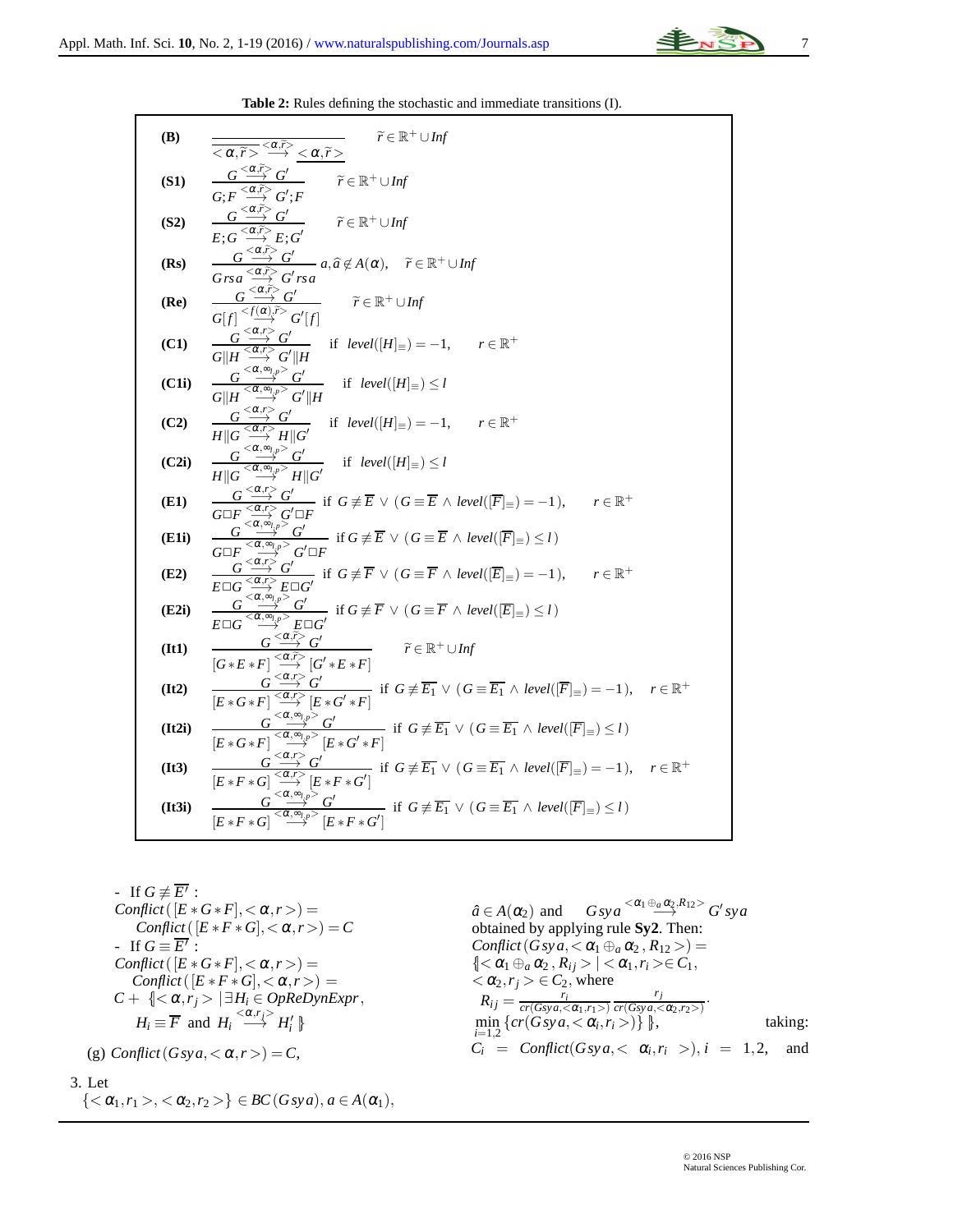$cr(G, <\alpha, r>_{i})$  is the so-called *conflict rate* for *G* and  $\langle \alpha, r \rangle_i$ , defined by:

$$
cr(G,<\alpha,r>_i)=\sum_{<\alpha,r_j> \in Conflict(G,<\alpha,r>_i)} r_j\cdot n_j
$$

where  $n_j$  is the number of instances of  $\langle \alpha, r_j \rangle$  in *Conflict*( $G, <\alpha, r>$ *i*).  $\Box$ 

The rules for the synchronization are shown in Table [3.](#page-8-0) The first rule captures that *Gsya* preserves the behaviour of *G*. **Sy2<sup>i</sup>** captures the aforementioned behaviour of the synchronization between two immediate multiactions. With respect to **Sy2**, the synchronization between two stochastic multiactions, we take as rate of the new stochastic multiaction the minimum of the conflict rates of each one, weighted by a factor, which implies that, for instance, the following s-expressions are equivalent:

$$
E = \langle \alpha, r_1 \rangle \square \langle \alpha, r_2 \rangle \square \dots \square \langle \alpha, r_n \rangle
$$
  

$$
F = \langle \alpha, \sum_{i=1}^n r_i \rangle
$$

According to the race policy that we apply to resolve the choice, we obtain for both dynamic s-expressions,  $\overline{E}$  and  $\overline{F}$ , the same delay for executing the multiaction  $\alpha$ :  $r =$  $\sum_{i=1}^{n} r_i$ . As a consequence, the CTMCs obtained from *i*=1

the transition systems of  $\overline{E}$  and  $\overline{F}$  would be the same and, thus, we may consider that both s-expressions are stochastically equivalent. In order to capture that we have defined the rate of synchronization of two stochastic multiactions by using the so-called *conflict rates* [\[16\]](#page-17-9), which are based on the *apparent rates* of PEPA [\[11\]](#page-17-1), but with the advantage that, using the conflict rates, we obtain a static translation to Petri Nets, while in PEPA the rates of the transitions of the corresponding Stochastic Petri Net can be marking dependent [\[23\]](#page-17-14).

The following examples illustrate the above definitions and rules.

*Example 2.* Let us consider:

$$
G = \frac{\langle \langle \{a\}, 1 \rangle | \langle \{\hat{a}, \hat{a}\}, 2 \rangle | |\langle \{a\}, 3 \rangle \rangle \rangle}{\langle \{a\}, 4 \rangle \rangle} \times b, \infty_{2,3} \rangle, \nH = \frac{\langle \{a\}, 1 \rangle | \langle \{\hat{a}, \hat{a}\}, 2 \rangle | |\langle \{a\}, 3 \rangle \rangle \rangle}{\langle \{a\}, 4 \rangle \rangle} \times b, \infty_{2,3} \rangle, \n\}
$$

*G* is a regular operative dynamic s-expression that has no executable immediate multiactions, and  ${ < \{\hat{a}, \hat{a}\}, 2>, < \{a\}, 3>} \in now(G).$ 

Furthermore, *Conflict*( $G, \langle \{ \hat{a}, \hat{a} \}, 2 \rangle$ ) = { $\langle \{ \hat{a}, \hat{a} \}, 2 \rangle$ } and  $cr(G, <{\hat{a}, \hat{a}}\, 2>) = 2$ , *Conflict*( $G, \langle \{a\}, 3 \rangle$ ) = { $\langle \{a\}, 3 \rangle, \langle \{a\}, 4 \rangle$ } and  $cr(G, <{a}, 3>) = 7$ .

Then, by applying rule **Sy2**, we obtain the following transition:  $G \stackrel{<{a} \to \infty}{\longrightarrow} H$ , where  $R = \frac{3}{7} \min\{2, 7\} = \frac{6}{7}$ .

*Example 3.* Let us consider:

$$
G = \langle \{a\}, \infty_{2,2} \rangle \|\langle \{\hat{a}, \hat{a}\}, \infty_{2,3} \rangle \|\langle \{b\}, \infty_{1,2} \rangle \|\langle \{c\}, 0.5 \rangle_{\text{Sya}}
$$

Then,  $\{<\{a\}, \infty_{2,2}>, <\{\hat{a}, \hat{a}\}, \infty_{2,3}>\} \in now(G)$  By applying rule **Sy2<sup>i</sup>** we obtain the following transition (synchronizing  $\langle \{a\}, \infty_{2,2} \rangle$  and  $\langle \{\hat{a}, \hat{a}\}, \infty_{2,3} \rangle$ ):  $G \stackrel{<{\{\widehat{a}\}, \infty_{2,6}>}}{\longrightarrow} H$ , where

$$
\frac{H = \langle \{a\}, \infty_{2,2} \rangle \|\langle \{\hat{a}, \hat{a}\}, \infty_{2,3} \rangle \|\langle \{b\}, \infty_{1,2} \rangle \|}{\langle \{c\}, 0.5 \rangle_{\text{Syg}}}
$$

**Definition 7.** For each  $G \in \text{ReDynExpr}$ , we define the set of all dynamic s-expressions that can be derived from  $|G|_{\equiv}$ , as follows:

$$
[G\rangle = \{G\} \cup \{H' \in RepynExpr \mid
$$
  
\n
$$
\exists < \alpha_1, \widetilde{r_1} >, \dots, < \alpha_n, \widetilde{r_n} > \in \mathscr{SL} \cup \mathscr{SL}
$$
  
\nwith  $G \equiv G' \xrightarrow{<\alpha_1, \widetilde{r_1}>} G_1 \equiv G'_1 \xrightarrow{<\alpha_2, \widetilde{r_2>}} \dots G_{n-1}$   
\n
$$
\equiv G'_{n-1} \xrightarrow{<\alpha_n, \widetilde{r_n>}} H \equiv H' \}
$$

We proved in [\[15,](#page-17-8)[17\]](#page-17-10) that, given  $G \in OpRep_{N}E_{X}$ and  $\gamma \in now(G)$ , every serialization of  $\gamma$  is executable from *G*. Moreover, by means of these serializations we always obtain equivalent (with respect to  $\equiv$ ) dynamic s-expressions. On the other hand, for all the possible transition sequences obtained by serialization of γ, if we can apply rule **Sy2** a number of times in order to reach a single stochastic or immediate multiaction, then we conclude that it does not matter in which order rule **Sy2** or **Sy2<sup>i</sup>** has been applied, neither the transition sequence used, i.e. we will always obtain the same stochastic or immediate multiaction. In fact, if we synchronize stochastic multiactions, the rate of this new stochastic multiaction is the minimum of the conflict rates of the stochastic multiactions that have been synchronized, weighted by a factor, which is the product of the ratios of each rate with respect of its corresponding conflict rate. The same occurs when the multiactions in  $\gamma$  are all immediate, since they all have the same priority, and the application of  $Sy2<sub>i</sub>$  generates a new multiaction that has the same priority, and its weight is the product of the weights of the arguments.

**Definition 8.** We define the labelled (multi) transition system of any regular dynamic s-expression *G* by  $ts(G) = (V, A, v_0)$ , where:

 $-V = \{ [H] \equiv | H \in G \rangle \}$  is the set of states,

 $-v_0 = [G]$  is the initial state.

**–***A* is the multiset of stochastic and immediate transitions, given by:

 $A = \{ ( [H]_{\equiv}, <\alpha, \widetilde{r}>, [J]_{\equiv} | H \in [G \setminus \wedge H \stackrel{<\alpha, \widetilde{r}}>{} J \}$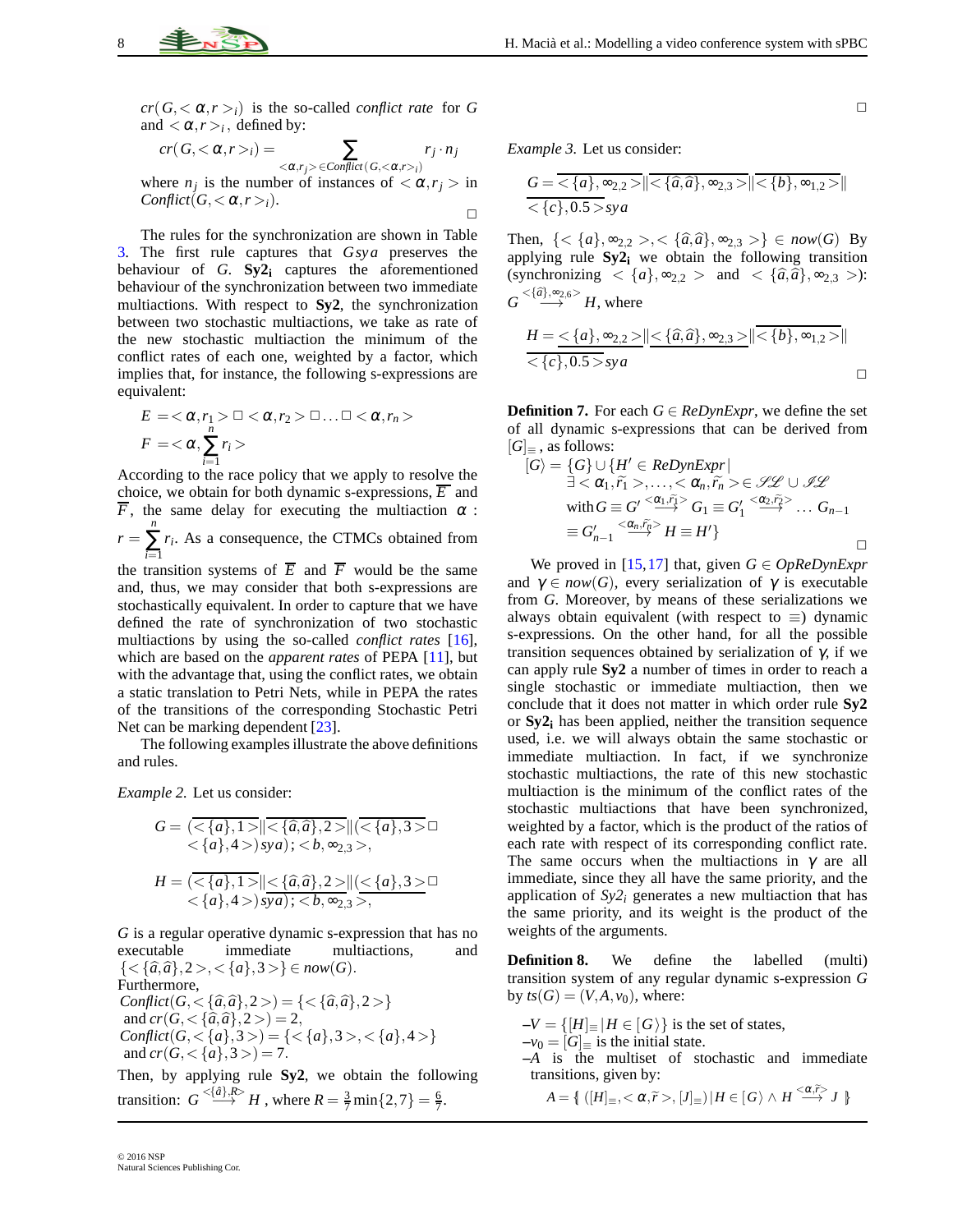

<span id="page-8-0"></span>
$$
\begin{array}{ll}\n\textbf{(Sy1)} & \frac{G < \alpha, \bar{r} > H}{Gsy \, a} \\
& \frac{G \cdot \alpha, \bar{r} > H}{Gsy \, a} \\
\textbf{(Sy2)} & \text{Let } \{ < \alpha_1, r_1 > \alpha_2, r_2 > \} \in \textit{now}(Gsy \, a), \, a \in A(\alpha_1), \, \hat{a} \in A(\alpha_2), \text{ then} \\
& \frac{Gsy \, a < \alpha_1, r_1 > G_1 \, sy \, a \, \left(\frac{\theta}{\alpha_1}\right)^* G_1^* \, sy \, a \, \left(\frac{\alpha_2, r_2 > G_{12} \, sy \, a}{Gsy \, a}\right)}{Gsy \, a < \alpha_1 \oplus \textit{a} \, \alpha_2, R > G_{12} \, sy \, a} \\
& \text{where } R = \frac{r_1}{cr(Gsy \, a, \alpha_1, r_1 > )} \cdot \frac{r_2}{cr(Gsy \, a, \alpha_2, r_2)} \cdot \frac{r_1}{r_1 \, r_2} \cdot \frac{r_2}{G_1 \, g \, y \, a} \\
\textbf{(Sy2_i)} & \text{Let } \{ < \alpha_1, \infty_{l, p_1} > \alpha_2, \infty_{l, p_2} > \} \in \textit{now}(Gsy \, a), \, a \in A(\alpha_1), \, \hat{a} \in A(\alpha_2), \text{ then} \\
& \frac{Gsy \, a < \alpha_1, \infty_{l, p_1} > G_{12} \, sy \, a \, \left(\frac{\theta}{G_1 \, g \, y \, a}\right)^* G_1^* \, sy \, a \, \left(\frac{\alpha_2, \infty_{l, p_2} > G_{12} \, sy \, a}{Gsy \, a} \\
& \frac{Gsy \, a \, \left(\frac{\alpha_1, \infty_{l, p_1} > G_{12} \, sy \, a \, \left(\frac{\alpha_2, \infty_{l, p_2} > G_{12} \, sy \, a}{G_2 \, g \, \left(\frac{\alpha_2, \infty_{l, p_2} > G_{12} \, sy \, a
$$

 $\Box$ 

In order to compute the number of different instances of each transition  $([H]_{\equiv}, <\alpha, \tilde{r}>, [J]_{\equiv})$  in *A*, we consider equivalent all the different ways to derive the same transition by considering the different serializations of the same  $\gamma$ , as we said before. Then, when we apply the rules **Sy2** or **Sy2<sup>i</sup>** , the generated stochastic or immediate multiaction can be annotated with the concatenation of the numbering of the stochastic or immediate multiactions involved in the synchronization<sup>[1](#page-8-1)</sup>, then when we detect that a permutation of the numbering has been already obtained by a previous application of the corresponding rule, **Sy2** or **Sy2<sup>i</sup>** , then that new stochastic or immediate transition will not be considered.

Notice that in the labelled transition system,  $ts(G)$ , of any regular dynamic s-expression *G*, the distribution of the sojourn time in an arbitrary node can be expressed as a composition of negative exponential and deterministically (with time zero) distributions, depending on whether we have stochastic or immediate multiactions executable from that state. Furthermore, if it is possible to execute some immediate multiactions from a node  $[H]_{\equiv}$ , then we apply a branching policy according to the weights of the involved immediate multiactions. For instance, if we only have the following two transitions from the node  $[H] \equiv : \left([H] \equiv , \langle \alpha, \infty_{l,p_1} \rangle, [J_1] \equiv \right)$  and  $([H]_{\equiv}, <\beta, \infty_{l,p_2}>, [J_2]_{\equiv}),$  then we have that  $level([H]_{\equiv}) = l$  and the probability to execute  $\langle \alpha, \infty, \rho_1 \rangle$  is  $\frac{p_1}{p_1+p_2}$ . On the other hand, if  $level([H]_{\equiv}) = -1$ , we apply a race policy according to the rates of the involved stochastic multiactions. For instance, if we only have these two transitions from the node  $[H]$ <sub>≡</sub>:  $([H]_{\equiv},<\alpha,r_1>,[J_1]_{\equiv})\text{ and }([H]_{\equiv},<\beta,r_2>,[J_2]_{\equiv}),$ then the probability to execute  $\langle \alpha, r_1 \rangle$  is  $\frac{r_1}{r_1+r_2}$ . In this way, we can recognize the evolution of  $ts(G)$  as a semi-Markov stochastic chain.

## *2.3 Denotational semantics*

Now, we present a denotational semantics for s-expressions, which is obtained by taking Generalized Stochastic Petri Nets as plain boxes. With this semantics we have a graphical representation of the system, in terms of a GSPN. Therefore, the semantic objects that we use will be called generalized stochastic Petri boxes or just *gs-boxes*. Thus, these *gs-boxes* are essentially GSPNs, but they have the same structure as the Petri boxes of PBC. These boxes of PBC are labelled Petri nets fulfilling some restrictions. They are labelled Petri nets  $\Sigma = (S, T, W, \lambda)$ , where  $(S, T, W)$  is a Petri net, and  $\lambda$  is a labelling function, which labels places with values from  $\{e, i, x\}$ , representing *entry places*, *internal places*, and *exit places*, respectively; and transitions with elements in  $\mathscr{B}(\mathscr{L}) \times \mathscr{L}$ ; i.e.  $\lambda(t)$  is a relation which associates elements of  $\mathscr L$  to bags of multiactions. By convention, ◦<sup>Σ</sup> and <sup>Σ</sup> ◦ will denote the set of *e-labelled* places and the set of *x*-labelled places, respectively. Given a place  $s \in S$ , we will denote by  $\bullet s$  ( $s$ <sup> $\bullet$ </sup>) the set of input (output) transitions of *s* (called preconditions and postconditions of *s*, respectively). A similar notation is used for preconditions and postconditions of transitions. Both can be easily extended to sets of places and sets of transitions. Then, our boxes are defined to be labelled simple nets such that the following conditions hold:  $\mathcal{L} \times \mathcal{L} \times \mathcal{L}^{\circ}$ ,  $\bullet$  ( $\circ$ Σ) =  $\emptyset = (\Sigma^{\circ})^{\bullet}$  and  $\forall t \in T : \bullet_t \neq \emptyset \neq t^{\bullet}$ . A box is said to be *plain* when for every  $t \in T$ ,  $\lambda(t)$  is a constant relation, i.e. an element of  $\mathscr{L}$ .

**Definition 9.** A plain generalized stochastic Petri box (or just *plain gs-box*) is a tuple  $\Sigma = (S, T, W, \lambda, \mu)$ , where  $(S, T, W, \lambda)$  is a plain box, and

$$
\mu: T \longrightarrow \mathbb{R}^+ \cup Inf, \text{ with Inf} = \{ \infty_{l,p} | l \in \mathbb{N}, p \in \mathbb{R}^+ \}
$$

If  $\mu(t) \in \mathbb{R}^+$  then *t* is a stochastic transition, with rate  $\mu(t)$ ; otherwise, if  $\mu(t) = \infty_{l,p} \in Inf$ , then *t* is an immediate transition, with priority *l* and weight *p*. In this way,  $(S, T, W, \mu)$  is a GSPN. We will denote by  $T_{exp}$  the

<span id="page-8-1"></span><sup>&</sup>lt;sup>1</sup> We can enumerate the multiactions from left to right, in the same order as they appear in the syntax of the s-expression.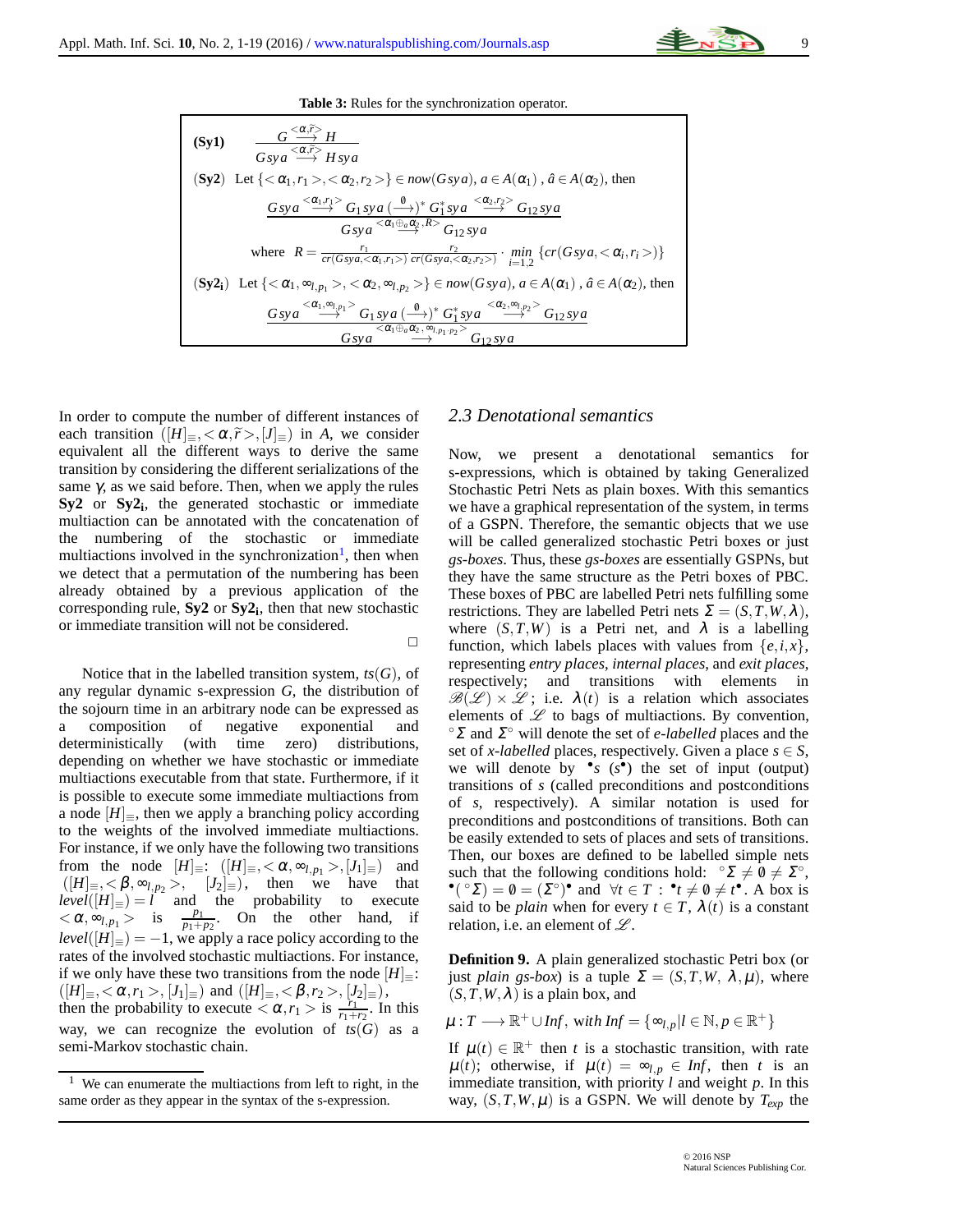set of stochastic transitions, and by *Timm* the set of immediate transitions.

A plain gs-box can be either marked or not  $2$ . We will denote by *M<sup>e</sup>* the marking in which only *entry places* are marked (each one with a single token). On the other hand, *M<sup>x</sup>* will denote the marking in which only *exit places* are marked, each one with a single token. We say that a marking *M* is *k*-safe if for all  $s \in S$ ,  $M(s) \leq k$ , and we say that *M* is clean if it is not a proper multiset of  $\Omega \Sigma$  nor  $\Sigma$ <sup>o</sup>. Then, a marked plain gs-box is k-safe if all its reachable markings are *k*-safe, and safe if all its reachable markings are 1-safe, and clean if all its reachable markings are clean.

#### 2.3.1 Algebra of gs-boxes

For each stochastic transition that we can obtain compositionally, we need to know which stochastic transitions are in conflict with it, in order to compute its *conflict rates*. Thus, we enumerate the multiactions appearing from left to right in the syntax of regular static s-expressions, and we preserve this enumeration in the corresponding transitions of the Generalized Stochastic Petri Net. Only with the synchronization operator we can obtain some new transitions, which will be annotated with the concatenation of the numeration of the involved transitions.

Another decision that we must take is the selection of the operator box that we will use for the iteration, since we have two proposals in plain PBC for that purpose (see [\[5\]](#page-16-2)). One of them provides us with a 1-safe version (with six transitions in the operator box), but there is also a simpler version, which has only three transitions in the operator box. In general, in PBC, with the latter version we may generate 2-safe nets, which only occurs when a parallel behaviour appears at the highest level of the body of the iteration. Nevertheless, in our case, and due to the syntactical restriction introduced, this particular case cannot occur, so that the net obtained will be always 1-safe (for more details see [\[14\]](#page-17-7)).

In order to define the semantic function that associates a plain gs-box with every regular term of sPBC, we need to consider the following functions:

$$
\eta: T \longrightarrow \mathbb{N}^*,
$$
  
\n
$$
\kappa: T_{exp} \longrightarrow \mathscr{P}(\mathbb{N}^*),
$$
  
\n
$$
\mu: T \longrightarrow \mathbb{R}^+ \cup Inf
$$

where  $\eta(t)$  stands for the numeration of *t* according to our criterion (enumeration from left to right, and concatenation in case of synchronization),  $\kappa(t)$  is only defined if *t* is a stochastic transition and it identifies the set of stochastic transitions in conflict with *t*, and  $\mu(t)$  is the rate of the exponential distribution for  $t \in T_{exp}$ , or, if  $t \in T_{imm}$ , then  $\mu(t) = \infty_{l,p}$ , i.e. an immediate multiaction with level *l* and weight *p*.

These functions will be defined in a structural way, as we construct the corresponding plain gs-box. For each transition  $t \in T_{exp}$ , we also define its corresponding *conflict rate*, and we will denote it by *cr*(*t*):

$$
cr(t) = \sum_{\eta(t_j) \in \kappa(t)} \mu(t_j)
$$

Then, the structure of the net is obtained as in PBC, combining both refinement and relabelling. Consequently, the gs-boxes thus obtained will be safe and clean. Therefore, the denotational semantics for regular static s-expressions can be formally defined by the following homomorphism:

$$
Box_{gs}( $\alpha, \widetilde{r} > i$ ) = N <sub>$\alpha, \widetilde{r} > i$</sub> ,  
\n
$$
Box_{gs}(op(E_1, \ldots, E_n)) = \Omega_{op}(Box_{gs}(E_1), \ldots, Box_{gs}(E_n)),
$$
$$

As previously mentioned, for every operator of sPBC, we have to define  $\eta$ ,  $\mu$  and  $\kappa$ .



depending on whether it is stochastic or not, taking  $\eta(t_i) = i$  and  $\mu(t) = \tilde{r}$ . If  $\tilde{r} \in \mathbb{R}^+$ , then  $\kappa(t_i) = \{i\}$ , otherwise, if  $\widetilde{r} = \infty_{l,p} \in Inf$  then  $\kappa$  is not defined.

For the remaining operators of sPBC the corresponding operator gs-boxes are shown in Figure [1,](#page-10-0) where the relabelling functions

 $\rho_{op} \subseteq (\mathcal{B}(\mathcal{HL}) \times \mathcal{HL}) \cup (\mathcal{B}(\mathcal{HL}) \times \mathcal{HL})$  that appear in that figure are defined as follows: $3$ 

$$
\rho_{id} = \{ (\{<\alpha, \tilde{r}> \}, <\alpha, \tilde{r}> ) | <\alpha, \tilde{r}> \in \mathscr{HL} \cup \mathscr{HL} \}
$$
  
\n
$$
\rho_{[f]} = \{ (\{<\alpha, \tilde{r}> \},  ) | <\alpha, \tilde{r}> \in \mathscr{HL} \cup \mathscr{HL} \}
$$
  
\n
$$
\rho_{rsa} = \{ (\{<\alpha, \tilde{r}> \}, <\alpha, \tilde{r}> ) | <\alpha, \tilde{r}> \in \mathscr{HL} \cup \mathscr{HL} \land
$$
  
\n
$$
a, \hat{a} \notin A(\alpha) \}
$$

Thus, the corresponding semantic functions are now defined, taking  $Box_{gs}(E_i)$  $(S_i, T_i, W_i, \lambda_i, \mu_i)$  as the plain gs-box corresponding to  $E_i$ , and  $\eta_i$  and  $\kappa_i$  are functions for the enumeration and conflict of  $E_i$ ,  $i = 1, 2, 3$ .

<span id="page-9-1"></span><sup>3</sup> We separate the definition of  $\rho_{sya}$ , which will be presented later, when we will formally define  $Box_{gs}(E_1 sya)$ .

<span id="page-9-0"></span><sup>2</sup> A marked plain gs-box is essentially a kind of marked labelled Generalized Stochastic Petri Net, whose behaviour follows the classical *firing rule* of GSPNs.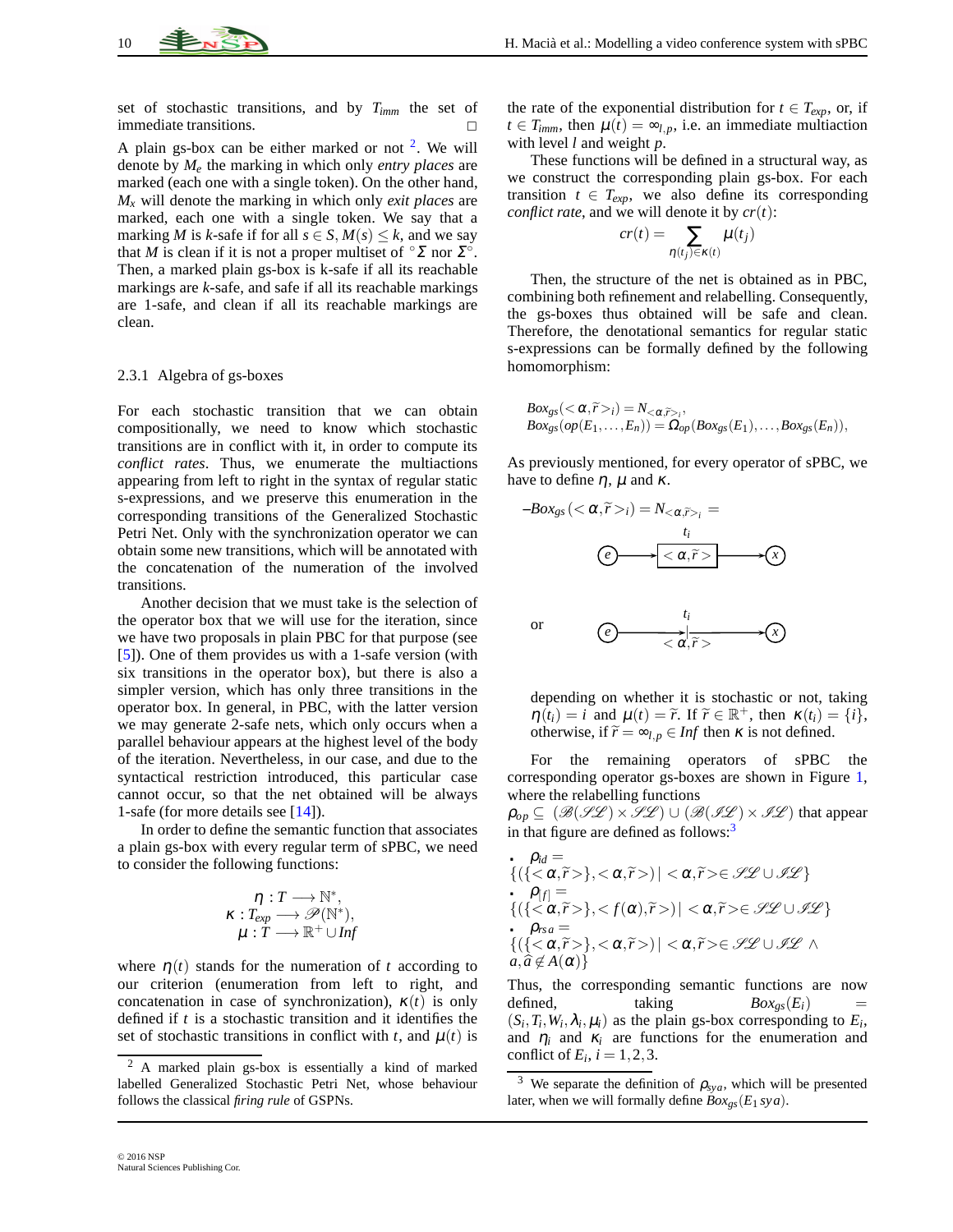





<span id="page-10-0"></span> $-$  *Box<sub>gs</sub>*( $E_1$ ;  $E_2$ ) =  $\Omega$ <sub>;</sub>(*Box<sub>gs</sub>*( $E_1$ ), *Box<sub>gs</sub>*( $E_2$ )). Then we take:

$$
\eta(t) = \begin{cases} \eta_1(t) & \text{if } t \in T_1 \\ \eta_2(t) & \text{if } t \in T_2 \end{cases}
$$

$$
\mu(t) = \begin{cases} \mu_1(t) & \text{if } t \in T_1 \\ \mu_2(t) & \text{if } t \in T_2 \end{cases}
$$

$$
\kappa(t) = \begin{cases} \kappa_1(t) & \text{if } t \in T_{1_{exp}} \\ \kappa_2(t) & \text{if } t \in T_{2_{exp}} \end{cases}
$$

 $-Box_{gs}(E_1 \,|| E_2) = \Omega_{\parallel}(Box_{gs}(E_1),Box_{gs}(E_2)).$  $\eta$ ,  $\mu$  and  $\kappa$  are defined in exactly the same way as in the previous case.

$$
- \operatorname{Box}_{\operatorname{gs}}(E_1[f]) = \Omega_{[f]} \left( \operatorname{Box}_{\operatorname{gs}}(E_1) \right).
$$

$$
\eta(t) = \eta_1(t), \quad t \in T_1
$$
  
\n
$$
\mu(t) = \mu_1(t), \quad t \in T_1
$$
  
\n
$$
\kappa(t) = \kappa_1(t), \quad \text{if } t \in T_{1_{exp}}
$$

$$
- Box_{gs}(E_1 \square E_2) = \Omega_{\square}(Box_{gs}(E_1), Box_{gs}(E_2)).
$$

$$
\eta(t) = \begin{cases} \eta_1(t) & \text{if } t \in T_1 \\ \eta_2(t) & \text{if } t \in T_2 \end{cases}
$$

$$
\mu(t) = \begin{cases} \mu_1(t) & \text{if } t \in T_1 \\ \mu_2(t) & \text{if } t \in T_2 \end{cases}
$$

$$
\kappa(t) = \begin{cases}\n\kappa_1(t) \cup \kappa_2(t') & \text{if } t \in T_{1_{exp}}, \mathbf{v}_t \in \mathcal{B}o_{x_{gs}}(E_1), \\
\exists t' \in T_{2_{exp}}, \mathbf{v}_t' \in \mathcal{B}o_{x_{gs}}(E_2), \\
\lambda(t) = \lambda(t')\n\end{cases}
$$
\n
$$
\kappa_1(t) \qquad \text{if } t \in T_{1_{exp}}, \mathbf{v}_t \in \mathcal{B}o_{x_{gs}}(E_1), \\
\lambda(t) = \lambda(t')\n\end{cases}
$$
\n
$$
\kappa(t) = \begin{cases}\n\kappa_1(t) & \text{if } t \in T_{1_{exp}}, \mathbf{v}_t \in \mathcal{B}o_{x_{gs}}(E_2), \\
\kappa_1(t) & \text{if } t \in T_{1_{exp}}, \mathbf{v}_t \in \mathcal{B}o_{x_{gs}}(E_1) \\
\kappa_2(t) \cup \kappa_1(t') & \text{if } t \in T_{2_{exp}}, \mathbf{v}_t' \in \mathcal{B}o_{x_{gs}}(E_2), \\
\exists t' \in T_{1_{exp}}, \mathbf{v}_t' \in \mathcal{B}o_{x_{gs}}(E_2), \\
\lambda(t) = \lambda(t')\n\end{cases}
$$
\n
$$
\kappa_2(t) \qquad \text{if } t \in T_{2_{exp}}, \mathbf{v}_t' \in \mathcal{B}o_{x_{gs}}(E_2), \\
\lambda(t) = \lambda(t')\n\end{cases}
$$
\n
$$
\kappa_2(t) \qquad \text{if } t \in T_{2_{exp}}, \mathbf{v}_t' \in \mathcal{B}o_{x_{gs}}(E_2), \\
\lambda(t) = \lambda(t')\n\qquad\n\kappa_2(t) \qquad \text{if } t \in T_{2_{exp}}, \mathbf{v}_t' \in \mathcal{B}o_{x_{gs}}(E_2)
$$

$$
\kappa_2(t) \hspace{1cm} \text{if } t \in T_{2_{exp}}, \text{ }^{\bullet}t \not\in {^{\circ}Box_{gs}(E_2)}
$$

$$
- Box_{gs}([E_1 * E_2 * E_3]) = \\ \Omega_{[**]}(Box_{gs}(E_1), Box_{gs}(E_2), Box_{gs}(E_3)).
$$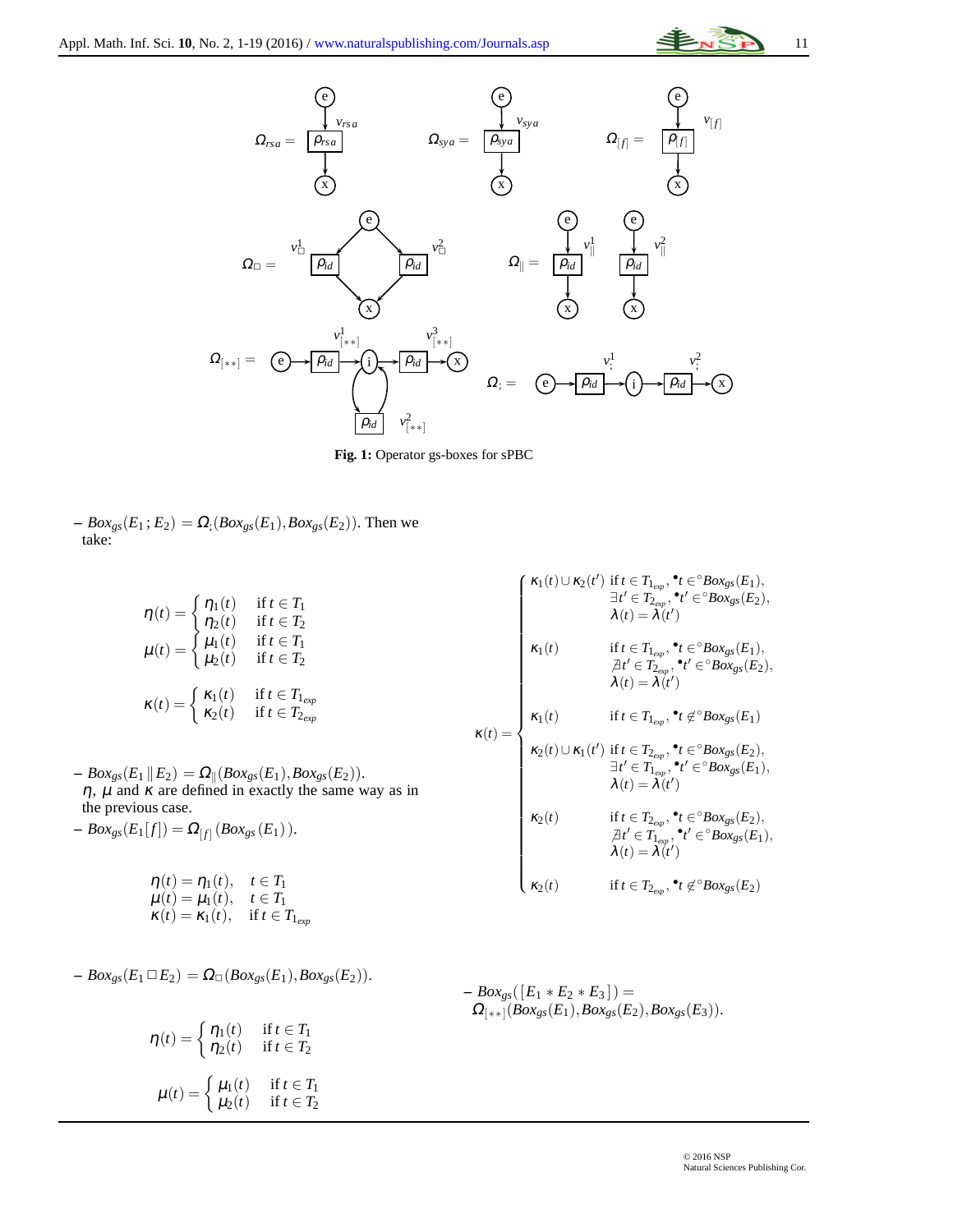$$
\mathbf{12} \quad \stackrel{\text{4.7}}{\text{2.87}}
$$

$$
\eta(t) = \begin{cases} \eta_1(t) & \text{if } t \in T_1 \\ \eta_2(t) & \text{if } t \in T_2 \\ \eta_3(t) & \text{if } t \in T_3 \end{cases}
$$

$$
\mu(t) = \begin{cases} \mu_1(t) & \text{if } t \in T_1 \\ \mu_2(t) & \text{if } t \in T_2 \\ \mu_3(t) & \text{if } t \in T_3 \end{cases}
$$

$$
\int \kappa_1(t) \qquad \qquad \text{if } t \in T_{1_{exp}}
$$

$$
\kappa_2(t) \cup \kappa_3(t') \text{ if } t \in T_{2_{exp}}, \text{ }^{\bullet}t \in {}^{\circ}Box_{gs}(E_2),
$$
\n
$$
\exists t' \in T_{3_{exp}}, \text{ }^{\bullet}t' \in {}^{\circ}Box_{gs}(E_2),
$$
\n
$$
\lambda(t) = \lambda(t')
$$
\n
$$
\kappa_2(t) \text{ if } t \in T_{2_{exp}}, \text{ }^{\bullet}t \in {}^{\circ}Box_{gs}(E_2),
$$
\n
$$
\forall t' \in T_{3_{exp}}, \text{ }^{\bullet}t' \in {}^{\circ}Box_{gs}(E_2),
$$
\n
$$
\lambda(t) = \lambda(t')
$$

$$
\begin{aligned}\n\kappa_2(t) & \text{if } t \in T_{2_{exp}}, \, ^\bullet t \in ^{\circ}Box_{gs}(E_2), \\
\text{if } t' \in T_{3_{exp}}, \, ^\bullet t' \in ^{\circ}Box_{gs}(E_3), \\
\lambda(t) = \lambda(t')\n\end{aligned}
$$

$$
\kappa(t) = \begin{cases}\n\kappa_2(t) & \text{if } t \in T_{2_{exp}}, \mathbf{^*t} \notin {}^{\circ}Box_{gs}(E_2) \\
\kappa_3(t) \cup \kappa_2(t') & \text{if } t \in T_{3_{exp}}, \mathbf{^*t} \in {}^{\circ}Box_{gs}(E_3), \\
\exists t' \in T_{2_{exp}}, \mathbf{^*t'} \in {}^{\circ}Box_{gs}(E_2), \\
\lambda(t) = \lambda(t')\n\end{cases}
$$

$$
\kappa_3(t) \cup \kappa_2(t')
$$
 if  $t \in T_{3_{exp}}, \bullet_t \in \text{Box}_{gs}(E_3),$   
\n
$$
\exists t' \in T_{2_{exp}}, \bullet t' \in \text{Box}_{gs}(E_3),
$$
\n
$$
\lambda(t) = \lambda(t')
$$
\n
$$
\kappa_3(t)
$$
 if  $t \in T_{3_{exp}}, \bullet_t \in \text{Box}_{gs}(E_3),$   
\n
$$
\forall t' \in T_{2_{exp}}, \bullet_t \in \text{Box}_{gs}(E_3),
$$
  
\n
$$
\lambda(t) = \lambda(t')
$$
\n
$$
\kappa_3(t)
$$
 if  $t \in T_{3_{exp}}, \bullet_t \notin \text{Box}_{gs}(E_3)$ 

$$
-Box_{gs}(E_1 rsa) = \Omega_{rsa}(Box_{gs}(E_1)).
$$
  
\n
$$
\eta(t) = \eta_1(t), \mu(t) = \mu_1(t), \text{ and}
$$
  
\n
$$
\kappa(t) = \kappa_1(t) \text{ if } t \in T_{1_{exp}}, a, \hat{a} \notin \lambda_1(t)
$$

 $Box_{gs}(E_1 sya) = \Omega_{sya}(Box_{gs}(E_1)).$ We take the following relation for the synchronization:

 $\rho_{sya} \subseteq (\mathcal{B}(\mathcal{HL}) \times \mathcal{HL}) \cup (\mathcal{B}(\mathcal{HL}) \times \mathcal{HL}),$ as the least relabelling relation containing  $\rho_{id}$ , and fulfilling:

$$
(\Gamma, \alpha + \{a\}) \in \rho_{\text{sys}} \quad \wedge \quad (\Delta, \beta + \{\hat{a}\}) \in \rho_{\text{sys}}
$$

then  $(\Gamma + \Delta, \alpha + \beta) \in \rho_{sya}$  Thus,  $\rho_{sya}$  allows us to obtain the net structure, as well as the multiactions labelling the transitions. Now, for every  $t_1, t_2 \in T_{1_{exp}}$ ,  $\lambda_1(t_1) = \alpha + \{a\}, \lambda_1(t_2) = \beta + \{\hat{a}\}, \lambda_2$  new stochastic transition *t* is generated by the synchronization, whose label is  $\lambda(t) = \alpha + \beta$ , and its rate is computed as follows:

$$
\mu(t) = \frac{\mu_1(t_1)}{cr(t_1)} \cdot \frac{\mu(t_2)}{cr(t_2)} \cdot min(cr(t_1), cr(t_2))
$$

Moreover,

$$
\eta(t) = \eta_1(t_1) \cdot \eta_1(t_2) \n\kappa(t) = \kappa_1(t_1) \otimes \kappa_1(t_2) = \n\{n_1 \cdot n_2 | n_1 \in \kappa_1(t_1), n_2 \in \kappa_2(t_2)\}
$$

On the other hand, for every  $t_1, t_2 \in T_{1_{\text{imm}}}$ , with  $\mu_1(t_1) = \infty_{l_1, p_1}$  and  $\mu_1(t_2) = \infty_{l_2, p_2}$ , with  $\lambda_1(t_1) = \alpha + {\hat{a}}$ ,  $\lambda_1(t_2) = \beta + {\hat{a}}$  and  $\bar{l}_1 = l_2 = l$ , then a new immediate transition *t* is generated by the synchronization, whose label is  $\lambda(t) = \alpha + \beta$ , and

$$
\eta(t) = \eta_1(t_1) \cdot \eta_1(t_2)
$$

$$
\mu(t) = \infty_{l, p_1 \cdot p_2}
$$

Notice that in order not to introduce redundant transitions, we only consider in the plain gs-box a single one of the possible transitions that we can obtain by synchronizing (in different order) the same set of transitions. Furthermore, those stochastic transitions that were in  $T_{1_{exp}}$  have the same label, rate, numeration and conflict that they had in  $Box_{gs}(E_1)$ ; and those immediate transitions that were in  $T_{1_{\text{imm}}}$ have the same label, numeration and immediate information that they had in  $Box_{gs}(E_1)$ . On the other hand, with this construction we can obtain in principle infinite nets, as it occurs in PBC, but, taking into account that the obtained nets are safe, the arcs having non-unitary weight will not enable the corresponding transitions, and thus, these transitions and arcs can be removed from the net structure, without affecting its behaviour.

Another classical operator of PBC is the *scoping*, which is a derived operator defined by  $[a : E] = (E \, sy \, a) \, rs \, a$ . Thus we take:  $-$  *Box*<sub>gs</sub>([*a* : *E*<sub>1</sub>]) =  $\Omega_{rsa}(Box_{gs}(E_1 sya))$ 

Finally, we show that given a regular static s-expression *E*, the operational semantics of  $\overline{E}$  and the semantics of the corresponding plain s-box are isomorphic.

**Theorem 1.** For any regular static s-expression *E*, the transition system  $ts(\overline{E})$  associated with  $\overline{E}$ , and the reachability graph of the marked GSPN (*Boxgs*(*E*),*Me*) are isomorphic.

**Proof.** See [\[17\]](#page-17-10).

## **3 Case Study: Video Conference System**

In this section we illustrate the applicability of our model with an example in the context of telecommunication systems. It is inspired by the description that appears in [\[9\]](#page-16-7), which uses Intelligent Network (IN) architecture, but here we consider a simpler version. Our intention is not to make an exhaustive performance evaluation, instead, we intend to show with this example the flexibility and power of sPBC in this area.

We first consider a case in which two users communicate to each other in a Video Conference System (VCS) with a single switch. Let us see a brief description of the system, following the illustration depicted in Table [4,](#page-12-0) where the events are shown in the order they occur: the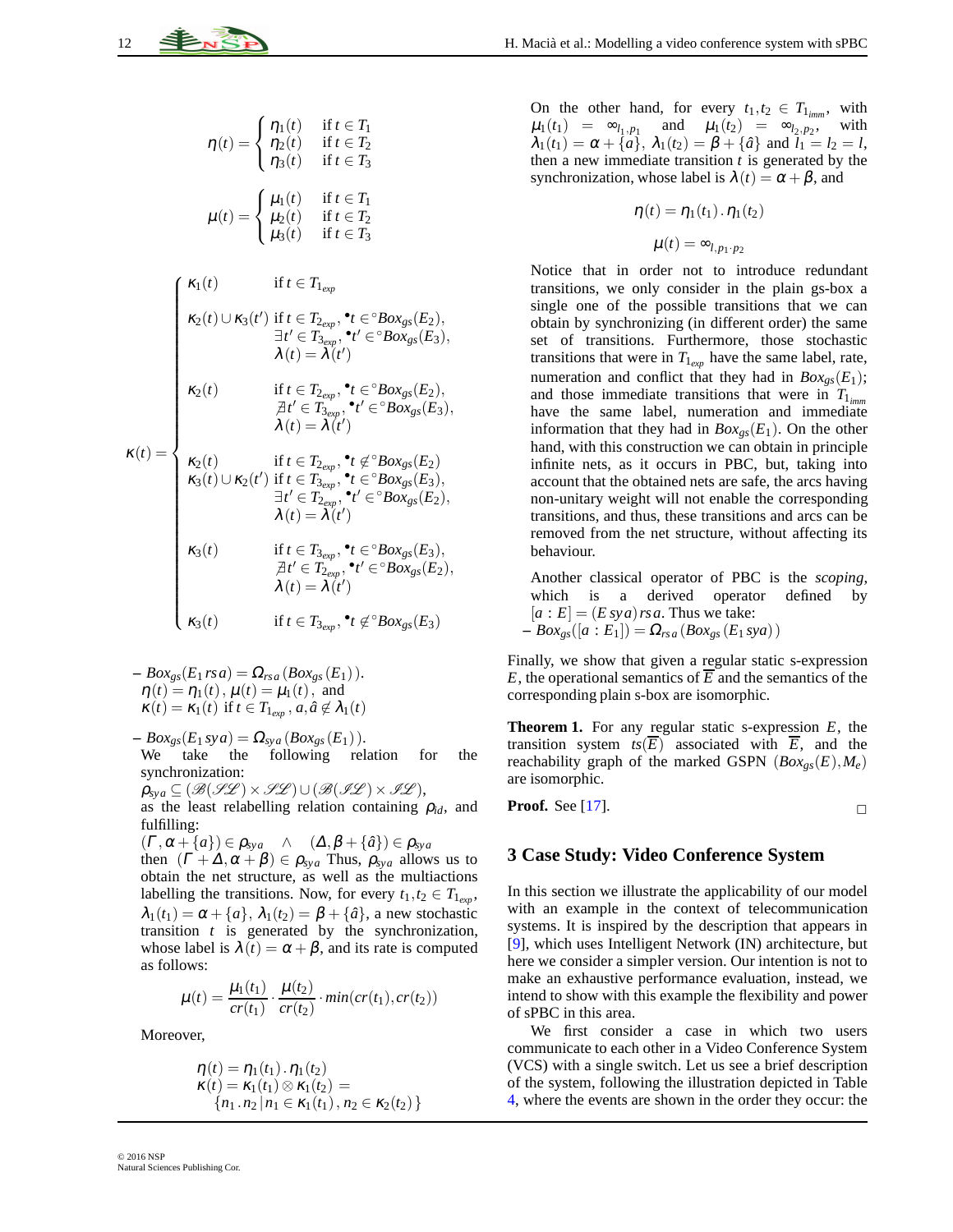

<span id="page-12-0"></span>

| caller                     | calling<br>terminal                                     | switch                                        | called<br>terminal | callee                          |
|----------------------------|---------------------------------------------------------|-----------------------------------------------|--------------------|---------------------------------|
| Pick $Up/$<br>Discompact 2 |                                                         |                                               |                    |                                 |
|                            | $\stackrel{OffHook}{\longrightarrow}$ /<br>$NotOffBook$ |                                               |                    |                                 |
| Dial                       |                                                         | DigitTone                                     |                    |                                 |
|                            | ConReq                                                  | $\textit{RoutSignal}$<br>$\xrightarrow{Ring}$ |                    |                                 |
|                            |                                                         |                                               |                    | Pick Up Callee /<br>Disconnect2 |
|                            |                                                         | ConResp                                       | ResultRing         |                                 |
| Talk                       |                                                         |                                               |                    | Talk                            |
| HangUp                     |                                                         |                                               |                    | HangUp                          |

*Disconnect* ←− *Disconnect* −→

#### **Table 4:** VCS Description

caller is responsible to initiate the conversation by *Picking Up* the phone. Then, his terminal sends the *Off Hook* signal to the switch, and waits for the *Dial Tone*. Then, he *dials* the number and a *Connection Requirement* (*ConReq*) is sent from his terminal to the switch. After that, the switch sends a *Routing Signal* to the caller and a *Ring* signal to the callee at the same time. When the callee *Picks Up* his terminal in order to answer, it sends a *Result Ring* signal to the switch, and it sends a *Connection Response* (*ConRes*) signal to the caller, and the conversation can now be initiated. When both the callee and the caller *Hang Up*, the system is disconnected by a double *Disconnect* signal, sent from the switch to the callee and the caller.

On the other hand, when the caller *Picks Up*, but it is not possible for his terminal to send an *Off Hook* signal to the switch, possibly because it is busy, then the action *NotOffHook* is introduced to return to the starting point.

In order to model this system with sPBC, we first identify which actions are immediate, and which ones are stochastic. The following actions are considered to be immediate, because the time required to perform these actions is negligible: *ConReq*, *ResultRing*, *ConResp* and *HangUp*; all of them with the same priority (1) and weight (1). But we also consider as immediate actions *OffHook* (with priority 2) and *NotOffHook* (with priority 1). Notice that priorities are used to enforce the execution of *OffHook* as soon as it becomes permitted. Then, action

*NotOffHook* can only be performed when *OffHook* cannot be executed.

On the other hand, *PickUpCallee* is the action corresponding to the answer of the callee user (with priority 1 and weight 8). However, we also consider the possibility for him not to answer, and thus, we have introduced the action *Disconnect2*, with priority 1 and weight 2, so as to associate to this action a probability of 0.2, since it is in conflict with the *PickUpCallee* which has weight 8

The other multiactions have a random delay associated which follows a negative exponential distribution. We have considered the following values: every 12 minutes the caller *PickUps* the phone in order to make a call, so the rate of *PickUp* is  $r = 1/12$ . The switch takes 3 seconds (1/20 min) to transmit the *DialTone*  $(r = 20)$ , the caller takes 10 seconds  $(1/6 \text{ min})$  to *Dial*  $(r = 6)$ , the switch takes 30 seconds  $(1/2 \text{ min}) (r = 2)$  to send both a *RoutSignal* and a *Ring* signal at the same time. *Talk* takes 3 minutes  $(r = 1/3)$ , and finally *Disconnect* takes 1 second  $(1/60 \text{ min}, r = 60)$ . Conjugate actions are used to represent the receiving of signals, whereas non-conjugate actions represent the sending of them. Notice that we use weights 1 for the conjugate of immediate multiactions, and the same priority for their partner actions, in order to obtain as final weight that of the non-conjugate action. In a similar way, we assign for conjugates of stochastic multiactions a value greater than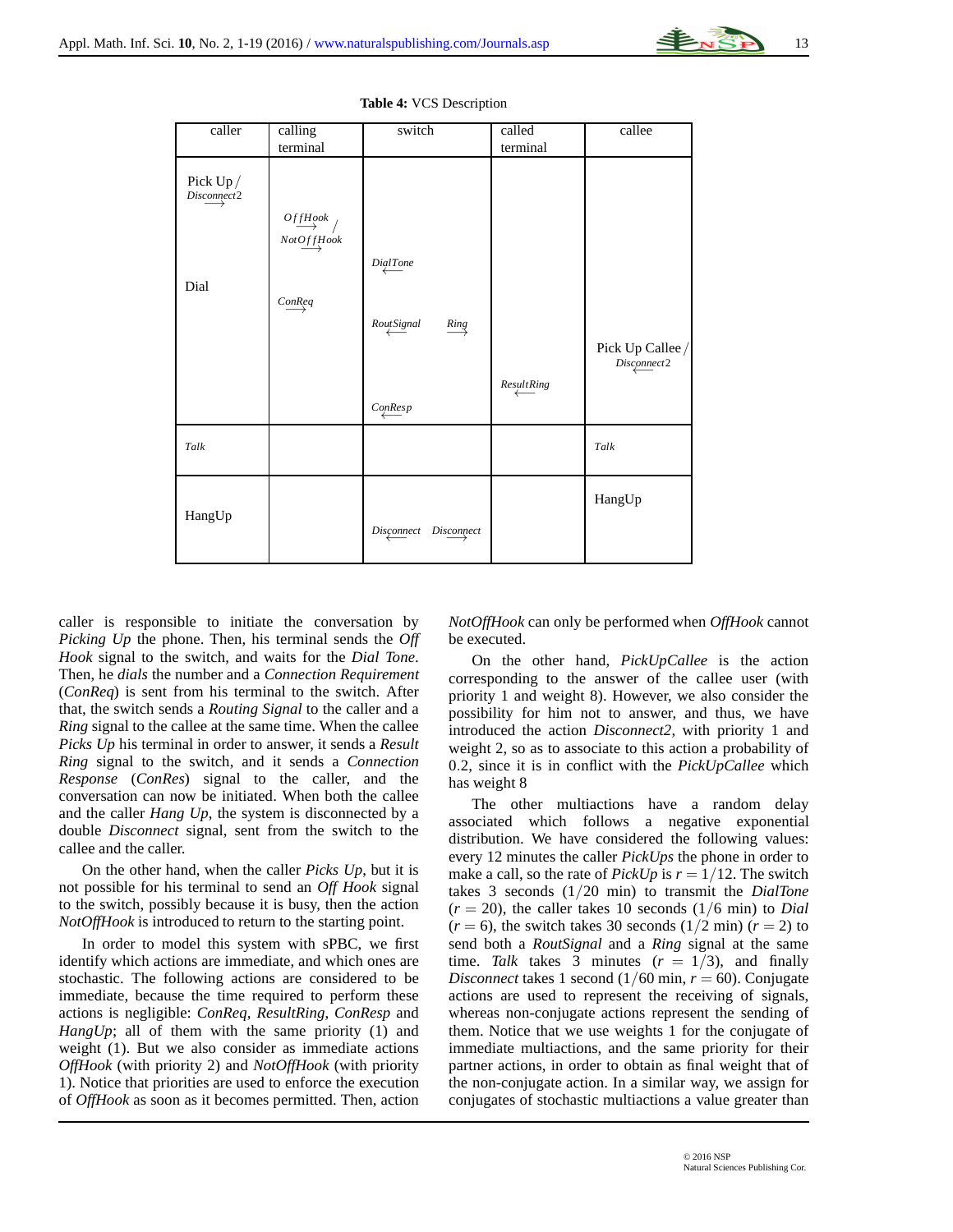*Switch* =

**Table 5:** VCS specification in sPBC

<span id="page-13-0"></span>*Terminal<sub>i</sub>* =  
\n
$$
[ *Caller ⊡ Callee * < f, \infty_{1,1} > ]rs f
$$
\n*Caller* =  
\n
$$
< PickUp, 1/12 > ; (< OffBook, \infty_{2,1} > ; < DiaTrone, 200 >;
$$
\n
$$
< Dial, 6 > ; < ConReg, \infty_{1,1} > ; < RoutSignal, 20 >;
$$
\n
$$
(< ConResp, \infty_{1,1} > ; < Talk, 1/3 > ; < HangUp, \infty_{1,1} >;
$$
\n
$$
< Disconnect, 600 > ) \square < Disconnect2, \infty_{1,1} > ] \square
$$
\n
$$
< NotoffBook, \infty_{1,1} >
$$
\n*Callee* =  
\n
$$
< Ring, 20 > ; (< PickUpCallee, \infty_{1,8} > ; < ResultRing, \infty_{1,1} >;
$$
\n
$$
< Talk, 1/2 > ; < HangUp, \infty_{1,1} > ; < Disconnect, 600 >) \square
$$
\n
$$
< Disconnect2, \infty_{1,2} >
$$
\n*Switch* =  
\n
$$
[ * < OffBook, \infty_{2,1} > ; < DialTone, 20 >;
$$
\n
$$
< ConReg, \infty_{1,1} > ; < [RoutSignal, Ring], 2 >;
$$
\n
$$
< ResultRing, \infty_{1,1} > ; < ConResp, \infty_{1,1} >;
$$
\n
$$
< \{Talk, Talk\}, 10/3 > ; < [Disconnect, Disconnect\}, 60 >) \square
$$
\n
$$
< \{Disconnect2, Disconnect2\}, \infty_{1,1} > * < f, \infty_{1,1} > |rsf
$$

their non-conjugate associated actions, in order to get as synchronization rate that of the non-conjugate action. The corresponding sPBC specification is shown in Table [5.](#page-13-0) Notice that we have introduced an initial action *b* and a final action *f* within the iteration, the latter is also restricted in order to enforce a repetitive infinite behavior.

The whole system is therefore described by the process:

$$
VCS = [A : Terminal1 || Terminal2 || Switch]
$$

#### where *A* = {*OffHook*, *DialTone*, *ConReq*, *RoutSignal*, *Ring*, *ResultRing*, *ConResp*, *Talk*, *HangUp*, *Disconnect*, *Disconnect2*}

All of stochastic multiactions obtained by synchronization have as rate the minimum of the involved rates. For the action *Talk* we have a rate of 1/3 for the caller, 1/2 for the callee and 10/3 for the switch. The rate for the resulting synchronization action is  $r = min\{1/3, 1/2, 10/3\} = 1/3$ , i.e. the average time of a conversation is 3 minutes.

For the synchronization of immediate multiactions (all of them having the same priority), the new weight is obtained by multiplying the involved weights. For example, if the callee does not answer, it follows that the weight of his *Disconnect2* action is 2, and considering that the action *Disconnect2* of the caller and the multiaction {*Disconnect* 2, *Disconnect* 2} of the switch have both weight 1, then, if we synchronize these three immediate multiactions, the obtained weight is 2 and, since the weight of *PickUpCallee* is 8, it follows that the probability for a call not to be answered is 0.2.

The corresponding plain gs-boxes are shown in Figures [2](#page-14-0) to [4.](#page-15-0) Notice that exit places are isolated, as a consequence of the restriction over  $f$ , so we do not introduce them in the tool GreatSPN  $[8, 12]$  $[8, 12]$ . In the figures presented conjugates are shown by prefixing the actions with 'conj', due to the use of the GreatSPN tool. Furthermore, we just take the Petri net obtained by removing the initial places, i.e. we only consider the repetitive net obtained after initialization, thus we have an ergodic model, and we are able to make a performance analysis. The obtained throughputs of the relevant transitions of this model are shown in Table [6.](#page-13-1)

<span id="page-13-1"></span>

| <b>Table 6: Throughputs</b> |          |  |
|-----------------------------|----------|--|
| PickUp                      | 0.058035 |  |
| <b>OffHook</b>              | 0.054764 |  |
| <b>DialTone</b>             | 0.054764 |  |
| Dial                        | 0.054764 |  |
| ConReq                      | 0.054764 |  |
| RoutSignal                  | 0.054764 |  |
| ConResp                     | 0.043811 |  |
| Talk                        | 0.043811 |  |
| HangUp                      | 0.043811 |  |
| <b>Disconnect</b>           | 0.043811 |  |
| Disconnect2                 | 0.010953 |  |
| <b>NotOffHook</b>           | 0.003271 |  |

Thus, if this system is working for 10 hours (600 minutes) then we obtain the following approximated estimations: a user *Picks Up* his terminal about 35 times  $(600 \times 0.058035)$ , in two of them he does not receive the signal *Off Hook* , and in 33 he gets the signal and *Dials*. Additionally, from the table we conclude that for about 7 times the callee will not answer the call, and 26 times there has been a conservation.

Let us now analyse the productivity of the switch. In this case we have obtained that the switch is idle with probability 0.65717. Of course, the values in Table [6](#page-13-1) change according to the parameters introduced. For instance, when the caller *Picks Up* every 8 minutes in average, the probability for the switch to be idle becomes 0.56101.

In this first version, multiactions are used in a limited way, only the *Switch* uses this capability of the model. However, we can scale this system by adding some new terminals in the following way:

*VideoConference<sup>n</sup>* =  $[A : Terminal<sub>I</sub>$ ||Terminal<sub>2</sub>|| ...||Terminal<sub>n</sub>||Switch<sup>|</sup>

where  $A =$ 

{*OffHook*, *DialTone*, *ConReq*, *RoutSignal*, *Ring*, *ResultRing*, *ConResp*, *Talk*, *HangUp*, *Disconnect*, *Disconnect2*}

As we have only one switch, a single videoconference is permitted at a time, and involving just two users.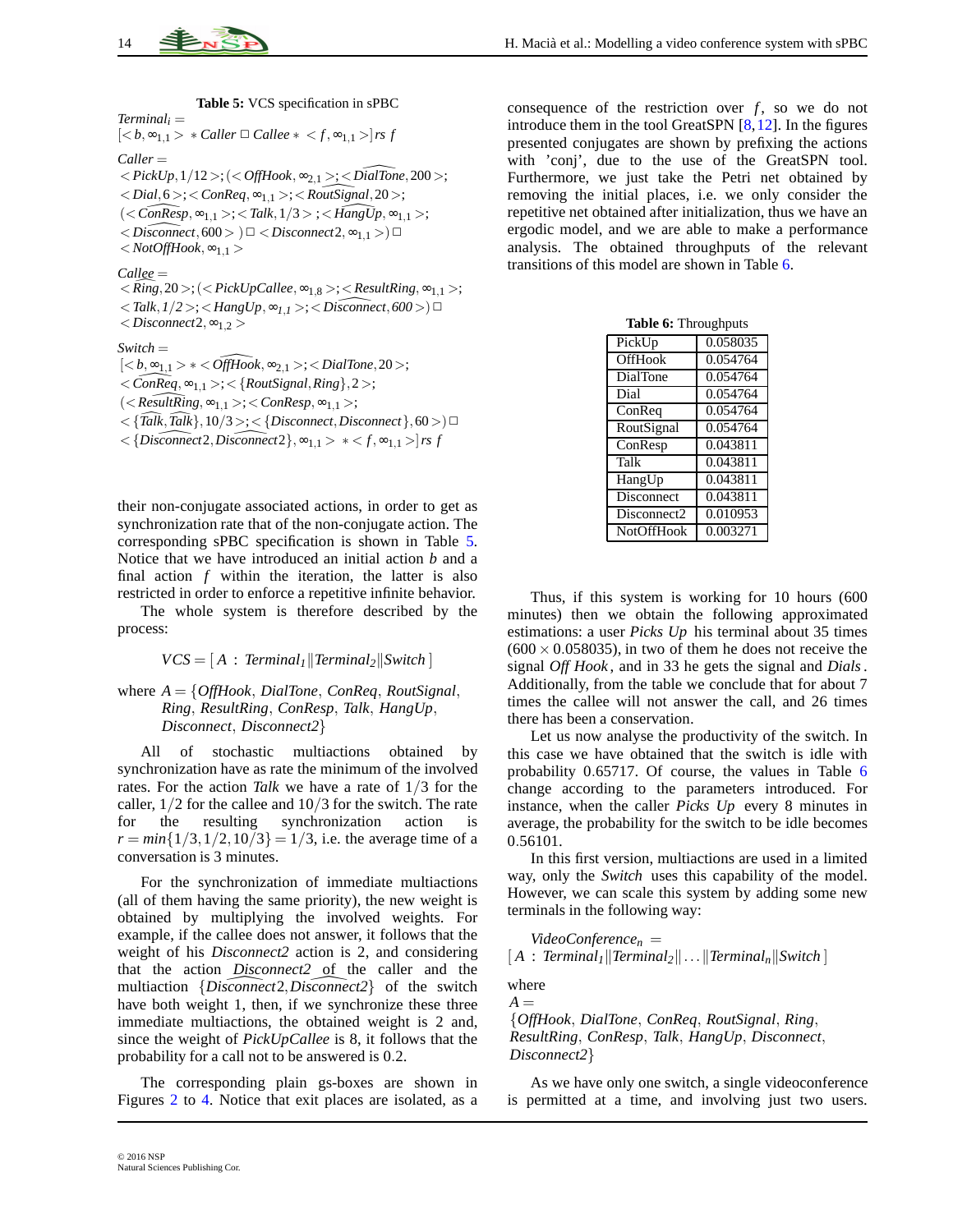



**Fig. 2:** gs-box for *Terminal*

<span id="page-14-0"></span>

**Fig. 3:** gs-box for *Switch*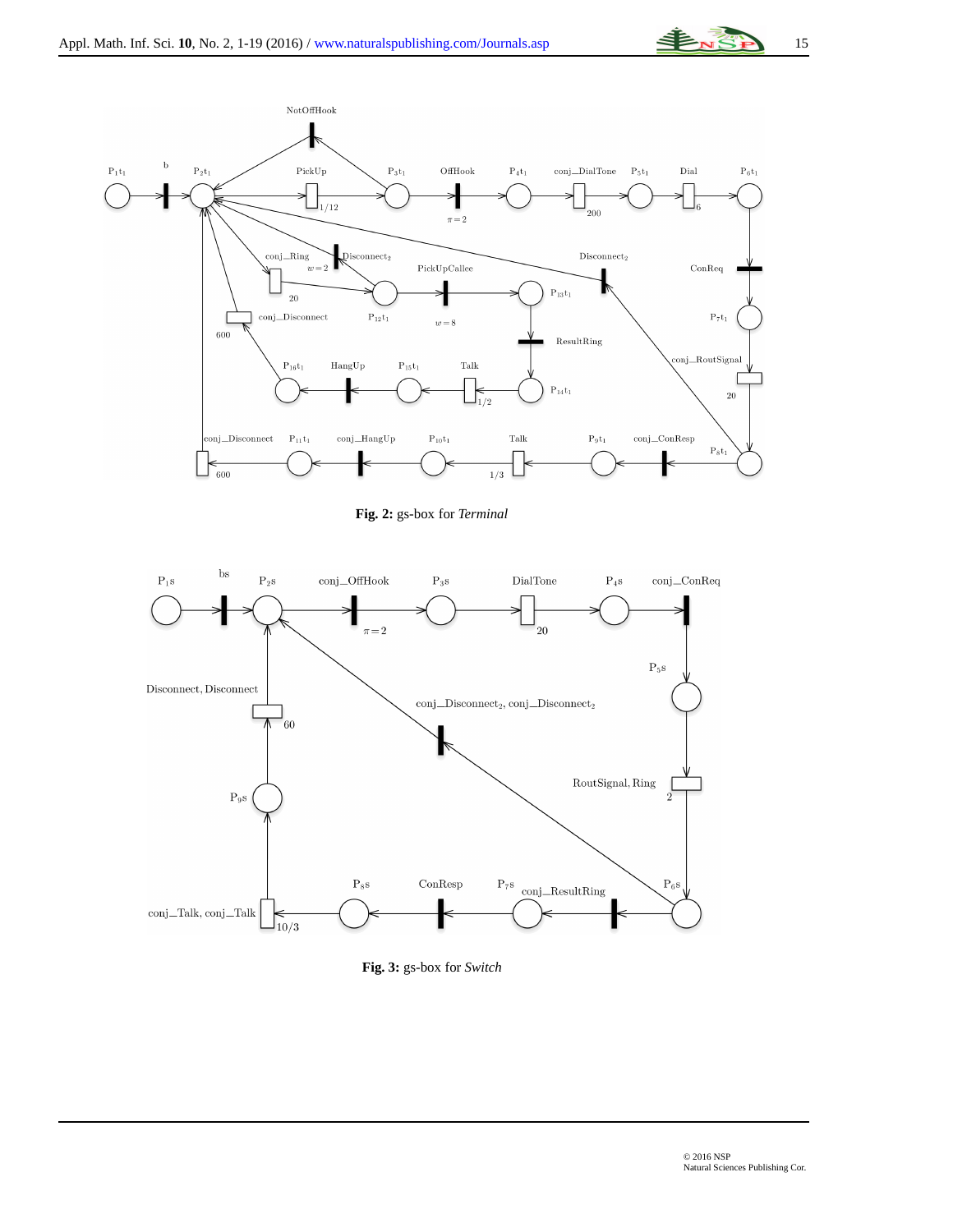

**Fig. 4:** gs-box for *Video ConferenceSystem*

<span id="page-15-0"></span>Nevertheless, we can extend the model easily in order to allow several simultaneous videoconferences.

 $Video Conference_{n,3}$  =  $\left[ A : Terminal_I \|\textit{Terminal}_2\| \dots \|\textit{Terminal}_n\right]$ *Switch*<sup>*\Switch*<sup>*\*</sup>*NSwitch*<sup> $\vert$ </sup></sup>

where

*A* = {*OffHook*, *DialTone*, *ConReq*, *RoutSignal*, *Ring*, *ResultRing*, *ConResp*, *Talk*, *HangUp*, *Disconnect*, *Disconnect2*}

Thus, three simultaneous videoconferences are enabled in this specific model. The most interesting case is, of course, a videoconference involving three or more people (a multiconference), for this case we need a new model for the *Switch* . In the following specification we allow a caller and 2 callees, i.e. three people are involved in the conversation.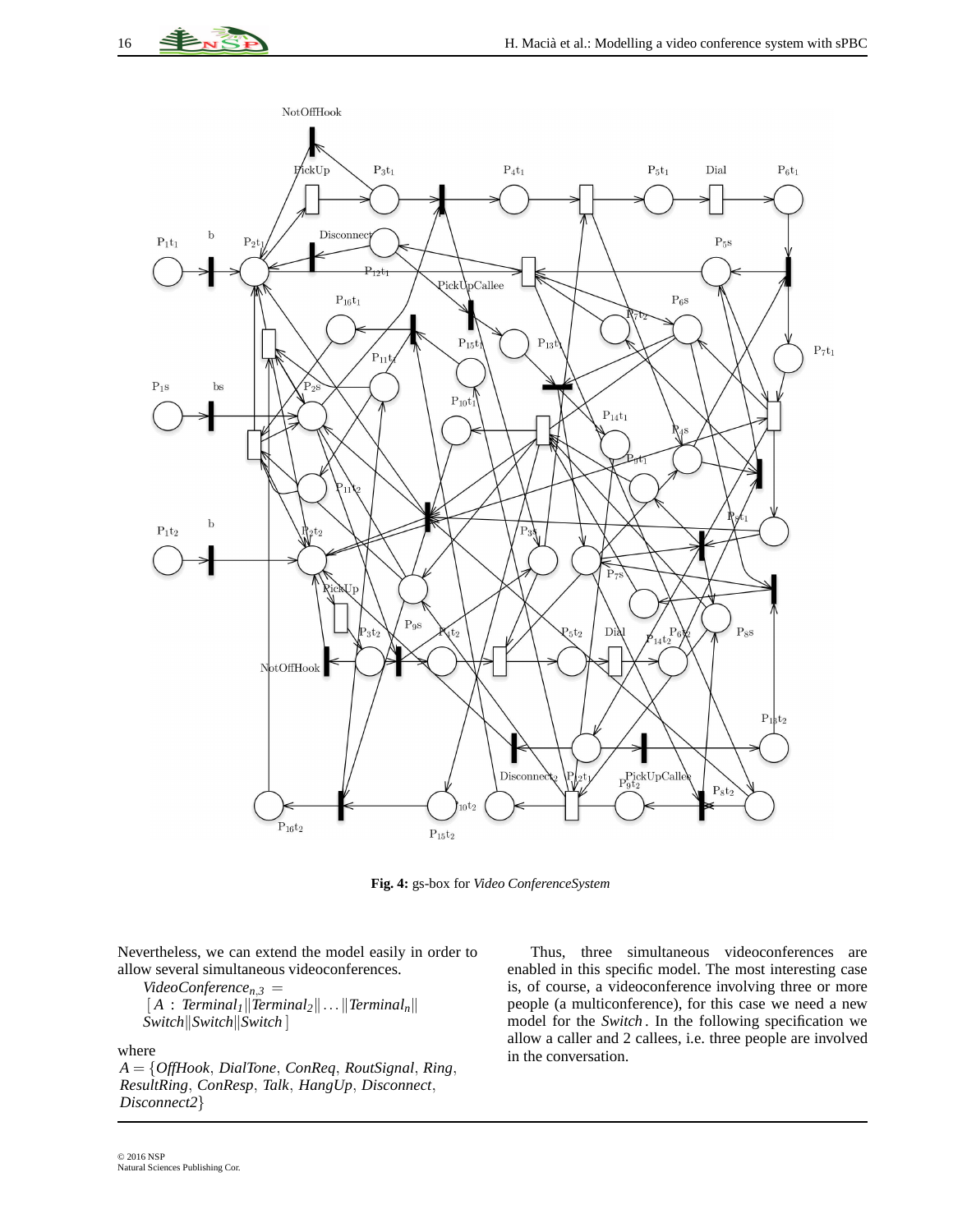

*newSwitch* =  $\vert < b, \infty_{1,1} > * < \widehat{OffHook}, \infty_{1,1} > ; <\text{DialTone}, 20 >;$  $\langle$  *ConReq*,  $\infty$ <sub>1,1</sub> >;  $\langle$  *{RoutSignal, Ring, Ring*}, 2 >;  $\{ <$ *{ResultRing, ResultRing},* ∞<sub>1,1</sub> >;  $\langle$  *ConResp*,  $\infty_{1,1}$  >;  $\langle \{Tal\overline{k}, Tal\overline{k}, Tal\overline{k}\}, 10/3 \rangle;$  $\langle$  {*Disconnect*,*Disconnect*,*Disconnect*},60 >) $\Box$  $\langle$  {*Disconnect2*, *Disconnect2*, *Disconnect2*},  $\infty_{1,1}$  >  $* < f, ∞_{1,1} > |rs f|$ 

The specification of the whole system with three users and one switch is:

*newVideoConference* =

 $[A : Terminal<sub>1</sub>||Terminal<sub>2</sub>||Terminal<sub>3</sub>||newSwitch]$ 

where  $A =$ 

{*OffHook*, *DialTone*, *ConReq*, *RoutSignal*, *Ring*, *ResultRing*, *ConResp*, *Talk*, *HangUp*, *Disconnect*, *Disconnect2*}

## **4 Conclusions and Future Work**

sPBC is a stochastic extension of PBC, which was presented in [\[16,](#page-17-9)[14,](#page-17-7)[17\]](#page-17-10). It is a semi-Markovian extension of PBC, which preserves the main features of that model. Thus, the syntax of sPBC is a natural stochastic extension of PBC, by annotating the multiactions with rates, which represent the parameters of exponential distribution. An important difference with respect to PBC is that in sPBC we define a semantics where no simultaneous execution of two multiactions is possible, although parallelism is maintained at the level of multiactions, as all the actions inside a multiaction are performed simultaneously.

In this paper we have considered an extended operational and denotational semantics of sPBC, by including immediate multiactions, in a similar way as they are considered in GSPNs. The denotational semantics of sPBC is defined using as semantic objects a special kind of labelled generalized stochastic Petri nets, called *gs-boxes*. An important characteristic of this translation is that it is static, in the sense that the rates or weights of the transitions will not be marking dependent.

Our main goal in this paper has been to show the flexibility and specification power of sPBC in the area of information science phenomena, modeling a *Video Conference System* . The main features of this language make an evidence the advantages of its use. Stochastic and immediate multiactions (with priorities and weights) are useful to describe control systems with quantitative information about times of actions and probabilities of execution, a special synchronization operator allowing multiway synchronization that considers the minimum conflict rate of the involved stochastic multiactions, which has the intuitive interpretation of taking the slowest one. Additionally, it has the iteration operator for repetitive behaviors, and, of course, an easy and natural

translation to GSPNs, which allows us to apply some tools to obtain performance results. Consequently, we have both the advantages of using a simple stochastic process algebra language and Petri nets (GSPNs).

Our work in progress focuses on the definition of a stochastic bisimulation [\[15\]](#page-17-8) that respects also immediate multiactions, which will capture precisely those processes that can be considered equivalent taking into account the stochastic information. Our plans for future work also include the treatment of the recursion operator and the develop of a particular tool based on sPBC and dtsiPBC.

## **Acknowledgement**

This work received financial support from the Spanish Government (cofinanced by FEDER funds) through the TIN2012-36812-C02-02 Project. I.V. Tarasyuk was also supported in part by Deutsche Forschungsgemeinschaft (DFG), grant BE 1267/14-1, and Russian Foundation for Basic Research (RFBR), grant 14-01-91334. The authors are grateful to the anonymous referee for a careful checking of the details and for helpful comments that improved this paper.

## **References**

- <span id="page-16-5"></span>[1] M. Ajmone Marsan. Stochastic Petri Nets: An Elementary Introduction. *Lecture Notes in Computer Science; Advances in Petri Nets 1989*, 424:1–29, 1990.
- <span id="page-16-6"></span>[2] M. Ajmone Marsan, G. Balbo, G. Conte, S. Donatelli, and G. Franceschinis. *Modelling with Generalized Stochastic Petri Nets*. Wiley, 1995.
- <span id="page-16-0"></span>[3] M. Bernardo and R. Gorrieri. A Tutorial on EMPA: A Theory of Concurrent Process with Nondeterminism, Priorities, Probabilities and Time. *Theoretical Computer Science, 202:1–54*, 1998.
- <span id="page-16-1"></span>[4] E. Best, R. Devillers, and M. Koutny. A Consistent Model for Nets and Process Algebra. In the book *The Handbook on Process Algebras,* J.A. Bergstra, A. Ponse and S.S. Smolka (Eds.)*,* North Holland*,* Chapter 14, pp. 873–944, 2001.
- <span id="page-16-2"></span>[5] E. Best, R. Devillers, and M. Koutny. *Petri Net Algebra*. EATCS, Springer, 2001.
- <span id="page-16-3"></span>[6] E. Best, R. Devilllers, and J. Hall. The Box Calculus: A New Causal Algebra with Multi-label Communication. In *Advances in Petri Nets,* G. Rozenberg (Eds.), LNCS 609, Springer, pp. 21–69, 1992.
- <span id="page-16-4"></span>[7] E. Best and M. Koutny. A Refined View of the Box Algebra. In *Application and Theory of Petri Nets 1995, 16th International Conference, Turin, Italy,* G. De Michelis and M. Diaz (Eds.), LNCS 935, Springer, pp. 1–20, 1995.
- <span id="page-16-8"></span>[8] G. Chiola, G. Franceschinis, R. Gaeta, and M. Ribaudo. GreatSPN 1.7: GRaphical Editor and Analyzer for Timed and Stochastic Petri Nets. *Performance Evaluation,* 24:47– 68, 1995.
- <span id="page-16-7"></span>[9] M.P. Gervais. Telecommunications Systems. In the book: *Petri Nets for Systems Engineering,* C. Girault and R. Valk (Eds.)*,* Springer Verlag*,* Chapter 26, pp. 540–566, 2002.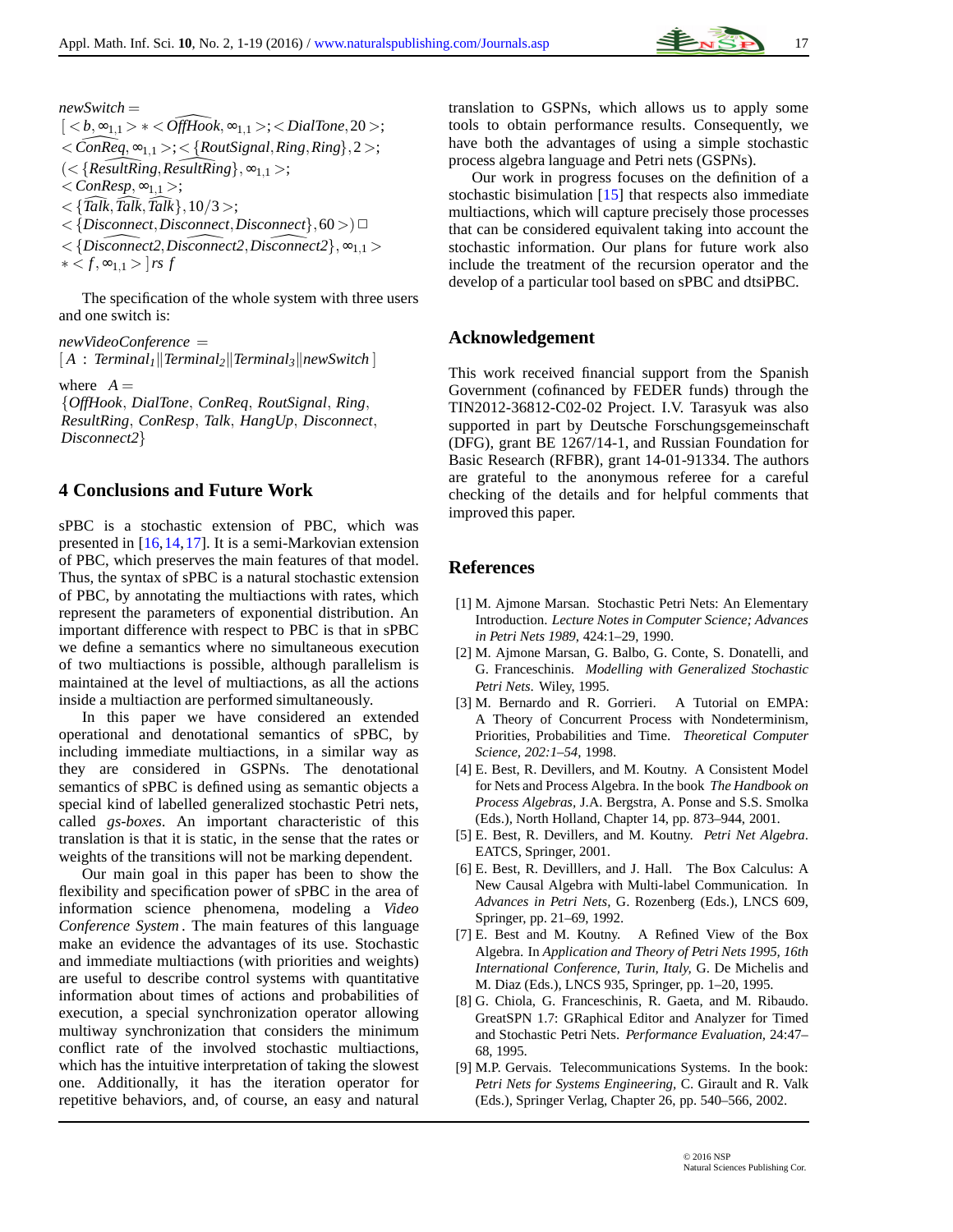- <span id="page-17-0"></span>[10] H. Hermanns and M. Rettelbach. Syntax, Semantics, Equivalences and Axioms for MTIPP. In *Proc. of the 2nd Workshop on Process Algebra and Performance Modelling,* U. Herzog and M. Rettelbach, (Eds.) Regensberg/Erlangen, pp. 71–88, 1994.
- <span id="page-17-1"></span>[11] J. Hillston. *A Compositional Approach to Performance Modelling*. Cambridge University Press, UK, 1996.
- <span id="page-17-15"></span>[12] GreatSPN homepage http://www.di.unito.it/∼greatspn/index.html .
- <span id="page-17-3"></span>[13] M. Koutny. A Compositional Model of Time Petri Nets. In *Application and Theory of Petri Nets 2000, 21st International Conference, ICATPN 2000, Aarhus, Denmark,* M. Nielsen and D. Simpson (Eds.), LNCS 1825, pp. 303– 322, Springer, 2000.
- <span id="page-17-7"></span>[14] H. Macià, V. Valero, D. Cazorla, and F. Cuartero. Introducing the iteration in sPBC. In *Proc. of Formal Techniques for Networked and Distributed Systems, FORTE 2004, 24th IFIP WG 6.1 International Conference, Madrid, Spain, D. de Frutos and M. Núñez (Eds.), LNCS 3235, pp.* 292–309, Springer, 2004.
- <span id="page-17-8"></span>[15] H. Macià, V. Valero, F. Cuartero, and D. de Frutos. A congruence relation for sPBC. *Formal Methods in System Design*, 32(2):85–128, 2008.
- <span id="page-17-9"></span>[16] H. Macià, V. Valero, F. Cuartero, and F. L. Pelayo. A new synchronization in finite stochastic Petri box calculus. In *Proc. 3rd International Conference on Application of Concurrent to System Design, ACSD 2003, Guimaraes, Portugal, pp. 216–225, IEEE Computer Society Press*, 2003.
- <span id="page-17-10"></span>[17] H. Macià, V. Valero, F. Cuartero, and M. C. Ruiz. sPBC: A Markovian Extension of Petri Box Calculus with Immediate Multiactions. *Fundamenta Informaticae, IOS Press*, 87(3- 4):367–406, 2008.
- <span id="page-17-5"></span>[18] O. Marroquín and D. de Frutos. Extending the Petri Box Calculus with Time. In *Application and Theory of Petri Nets, 22nd International Conference, ICATPN 2001, Newcastle upon Tyne, UK,* J.M. Colom and M. Koutny (Eds.), LNCS 2075, Springer, pp. 195–207, 2001.
- <span id="page-17-4"></span>[19] P. Merlin. *A Study of the Recoverability of Communication Protocols*. PhD thesis, Dep. of Computer Science, University of California, USA, 1974.
- <span id="page-17-2"></span>[20] R. Milner. *Communication and Concurrency*. Prentice-Hall International, 1989.
- <span id="page-17-12"></span>[21] M.K. Molloy. *On the Integration of Delay and Throughput Measures in Distributed Processing Models*. PhD thesis, UCLA, Los Angeles, USA, 1981.
- <span id="page-17-6"></span>[22] C. Ramchandani. *Perfomance evaluation of asynchronous concurrent systems by timed Petri nets.* PhD thesis, Massachusetts Institute of Technology, Cambridge, USA, 1973.
- <span id="page-17-14"></span>[23] M. Ribaudo. Stochastic Petri Net Semantics for Stochastic Process Algebra. In *Proc. 6th Int. Workshop on Petri Nets and Performance Models, (PNPM'95),* Durham, USA, 1995.
- <span id="page-17-11"></span>[24] I. V. Tarasyuk. Stochastic Petri box calculus with discrete time. *Fundamenta Informaticae, IOS Press*, 76(1-2): 189– 219, 2007.
- <span id="page-17-13"></span>[25] I. V. Tarasyuk, H. Macià, and V. Valero. Discrete Time Stochastic Petri Box Calculus with Immediate Multiactions dtsiPBC. *Electric Notes Theoretical Computer Science*, 296:229–252, 2013.



**Hermenegilda Macia`** is an Associate Professor of the Department of Mathematics at the University of Castilla-La Mancha, in the Computer Science School of Albacete, Spain. She received her degree in Mathematics from University of Valencia, and her PhD in Computer

Science from the University of Castilla-La Mancha in 2003. She has published research articles in reputed journals of mathematics and computer science. Her main research interests include the theoretical study and applications of Formal Methods such as Process Algebras and Petri Nets considering timed, probabilistic and stochastic extensions.



**Valentín Valero** is a full Professor of Distributed Systems and Operating Systems at the University of Castilla-La Mancha, in the Computer Science School of Albacete, Spain. He received his degree in Mathematics from the Complutense University of Madrid in 1987, and his PhD. in Mathematics

in 1993 at the Department of Computer Science of the Complutense University of Madrid. Since October 1987 he is a member of the Computer Science Department at the University of Castilla-La Mancha. His current research areas are in the field of concurrency, specifically in formal models for analysis and design of concurrent systems and real-time systems.



**Fernando Cuartero**

is a full Professor of Automata Theory and Formal Languages at the University of Castilla-La Mancha, in the Computer Science School of Albacete, Spain. He received his degree in Mathematics from the Complutense University of Madrid in 1985, and his PhD. in Mathematics

in 1993 at the Department of Computer Science of the Complutense University of Madrid. Since October 1986 he is a member of the Computer Science Department at the University of Castilla-La Mancha. His current research areas are in the field of concurrency, specifically in Formal Models, and in High Performance Computing.